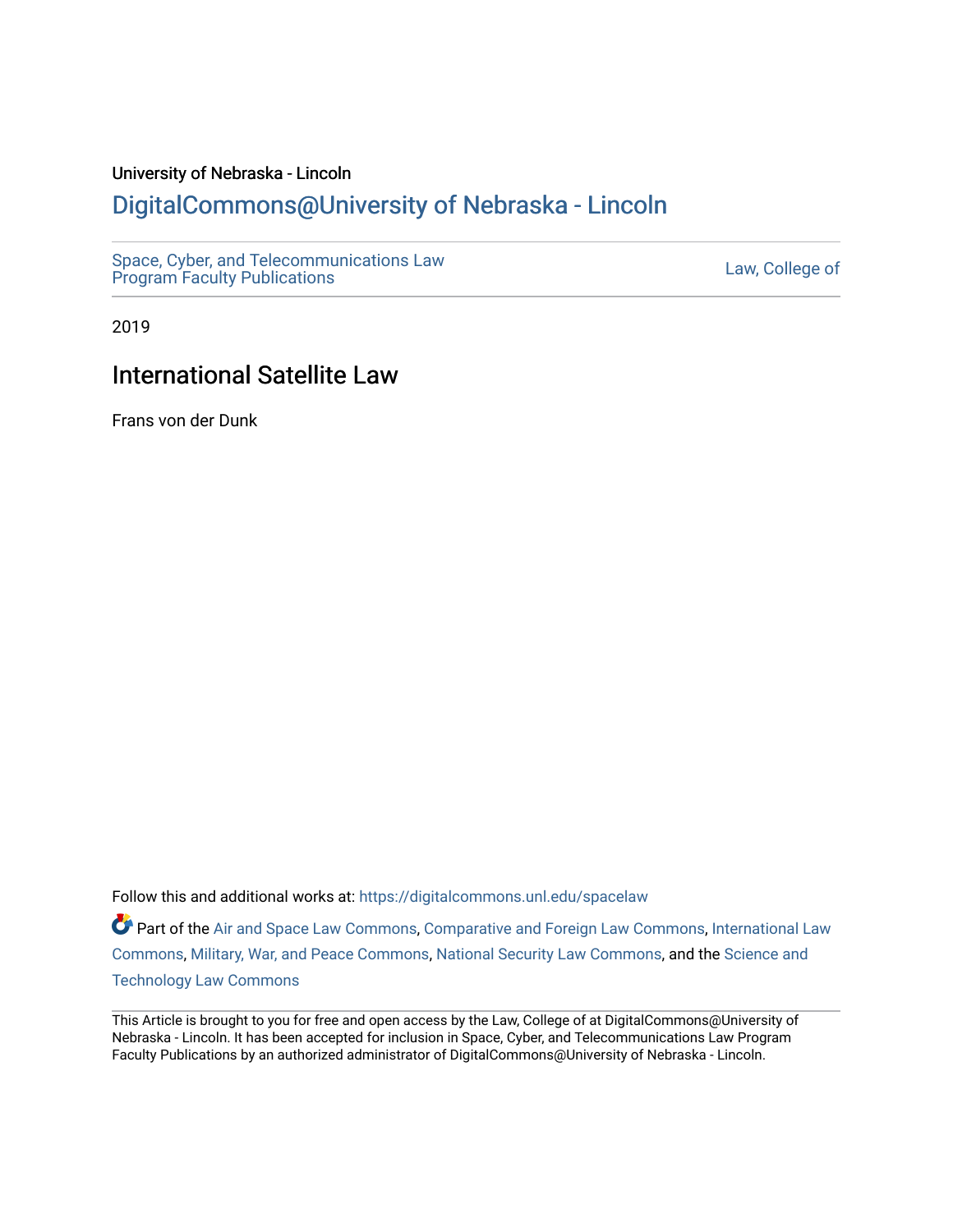### Oxford Research Encyclopedia of Planetary Science

### **International Satellite Law**

Subject: Space Law Online Publication Date: Apr 2019 DOI: 10.1093/acrefore/9780190647926.013.39 Frans von der Dunk

#### **Summary and Keywords**

International satellite law can best be described as that subset of international space law that addresses the operations of satellites in orbit around the Earth. Excluding, therefore, topics such as manned space flight, suborbital space operations, and any activities beyond Earth orbits, this means addressing the use of satellites for telecommunications purposes, for Earth observation and remote sensing, and for positioning, timing, and navigation.

These three major sectors of space activities are, in addition to jointly being subject to the body of international space law, each subject to their specific dedicated legal regime —international satellite communications law, international satellite remote sensing law, and international satellite navigation law.

Keywords: international space law, satellite communications, satellite communications law, satellite remote sensing, satellite remote sensing law, satellite navigation, satellite navigation law, national space law

### **International Satellite Law, International Space Law, and General International Law**

A "satellite," the obvious *prima facie* target of "international space law," whatever its precise definition, can best be defined as "a manufactured object or vehicle intended to orbit the earth, the moon, or another celestial body."<sup>1</sup> Noting that the reference to "orbits" around various celestial bodies, including Earth, means that satellites are operating in outer space, the three main sectors comprising such satellite operations, and therefore subject to something which may be called "international satellite law"—satellite communications, satellite remote sensing (which includes satellite Earth observation), and satellite navigation—are all concerned with orbits around the Earth. In legal terms, furthermore, they are all three subject to the general body of international space law, while, in addition, each of the three sectors is subject to its own international regime.

Page 1 of 27

PRINTED FROM the OXFORD RESEARCH ENCYCLOPEDIA, PLANETARY SCIENCE (oxfordre.com/planetaryscience). (c) Oxford University Press USA, 2019. All Rights Reserved. Personal use only; commercial use is strictly prohibited (for details see Privacy Policy and Legal Notice).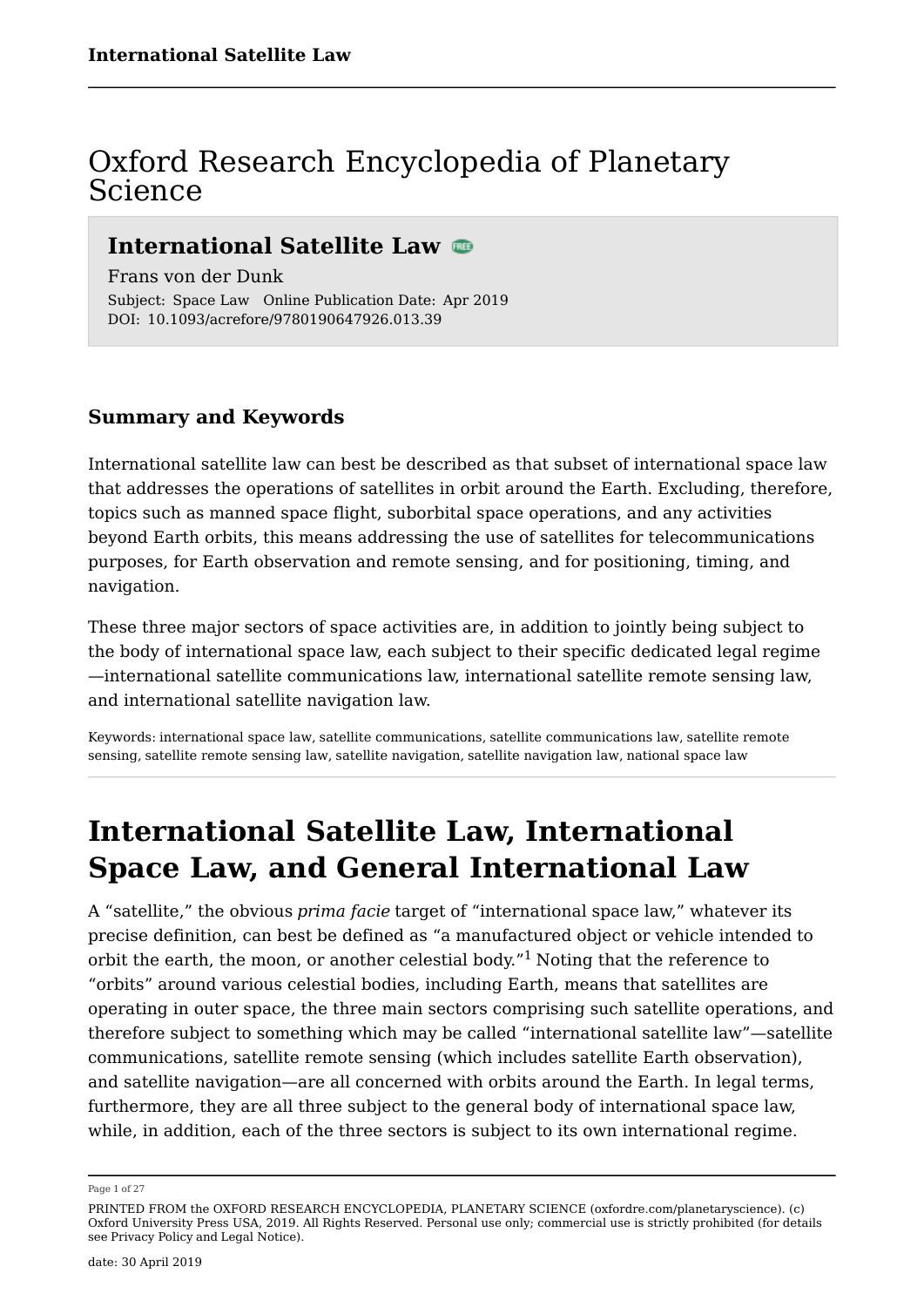Starting with the former, international space law is generally considered to constitute a branch of public international law (Lachs, 2010; Malanczuk, 1994; Matte, 2000; Cheng, 1997, pp. 70–87; Jasentuliyana, 1999). Public international law, in essence the law determining the functions of, rights, obligations, and rules applicable to public entities in the international realm, dates back to the 17th century, when, following the Peace of Westphalia, the modern Western concept of a "state" was born, and then effectively spread throughout the world by way of the colonization of many societies outside Western Europe in the following centuries.

In this context, the "law of nations," as it had been labeled originally, addressed the legal relations between such sovereign states, whereas existing common law, civil law, criminal law, administrative law, and so on were all seen as being basically applicable within a single sovereign state—and addressed to individuals, whether natural persons or legal persons (companies, associations, clubs, etc.). With increasing internationalization over time of trade, commerce, and other human activities, a body of private international law then developed, which aimed to facilitate the interaction between such essentially national systems of law and, where possible or desirable, even harmonize such systems.<sup>2</sup>

The law of nations concurrently morphed into public international law, which increasingly —especially in the 20th century—also came to address the roles of intergovernmental organizations (still public bodies, as they were constituted of sovereign states), then also of individual persons (albeit mainly in the limited context of human rights violations or violations of the laws of war).

Within that overarching concept of public international law, space law originated as a "subset of rules, rights and obligations of states within the latter specifically related to outer space and activities in or with respect to that realm" (von der Dunk, 2015). This obviously includes such prominent sectors of satellite activity as satellite communications, satellite remote sensing, and satellite navigation.

Also in the realm of space, however, the increasing participation of private enterprise originally mainly in the satellite communications sector, but as of the 21st century, in varying extents also in the launch service sector, satellite Earth observation and remote sensing, and soon (likely) in such areas as (manned and unmanned) space transportation and space tourism, on-orbit servicing, and "space mining"—would come to raise major questions regarding the continuing viability, relevance, and effectiveness of public international law.

# **The International Space Treaties and Key UN Resolutions on Space**

Dealing with an inherently international realm, much of space law had been developed in the context of the United Nations, where the launch of Sputnik 1 in 1957 quickly gave rise to the establishment of a UN Committee on the Peaceful Uses of Outer Space

Page 2 of 27

PRINTED FROM the OXFORD RESEARCH ENCYCLOPEDIA, PLANETARY SCIENCE (oxfordre.com/planetaryscience). (c) Oxford University Press USA, 2019. All Rights Reserved. Personal use only; commercial use is strictly prohibited (for details see Privacy Policy and Legal Notice).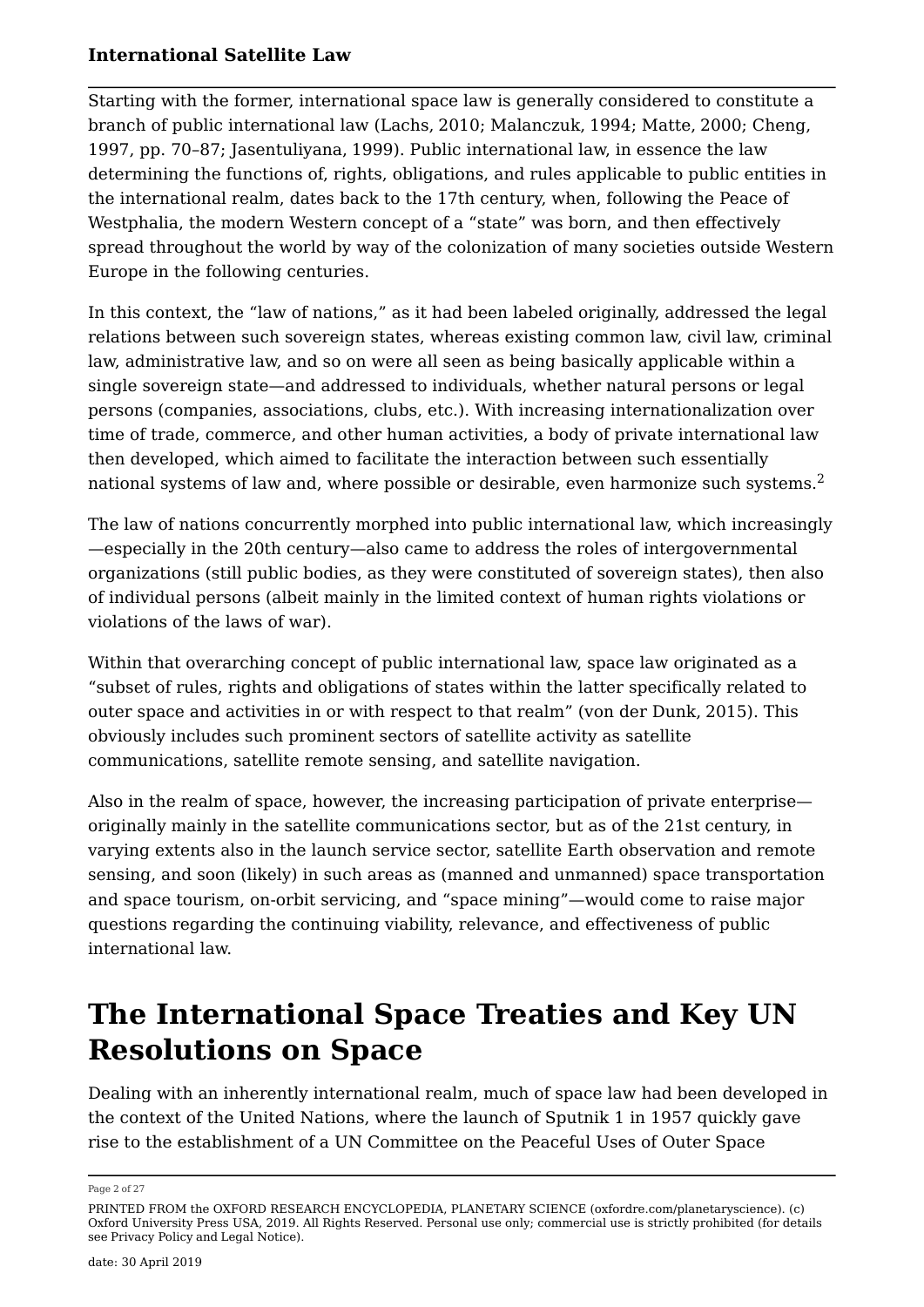(COPUOS), including a Legal Subcommittee discussing relevant legal issues (Jankowitsch, 2015). Throughout history, COPUOS has included all major spacefaring nations, and thus was able—certainly for the first few decades of the space era—to set the legal standards for states' behavior (and that of those subject to their jurisdiction) in outer space matters. Following a few UN General Assembly Resolutions already providing for the main principles of space law, which, albeit non-binding in and of themselves, were considered authoritative and soon came to reflect international customary law. COPUOS then prepared a handful of key treaties, which are likewise adhered to by all major spacefaring countries.<sup>3</sup>

The 1967 Outer Space Treaty, also nicknamed the Principles Treaty or even the Magna Carta of outer space, provided for the fundamental legal framework for all space activities, the 1968 Rescue Agreement (which elaborated on some provisions of the Outer Space Treaty regarding the rescue and return of astronauts in distress and space objects), the 1972 Liability Convention (detailing the regime on liability for damage caused by space objects as summarily established by Article VII of the Outer Space Treaty), and the 1975 Registration Convention (which detailed the regime of registration of space objects as summarily indicated by Article VIII [and to a minor extent Article XI] of the Outer Space Treaty).<sup>4</sup> Though not stemming directly from deliberations in COPUOS, also the 1963 Partial Test Ban Treaty is often hailed as one of the seminal space treaties, as it prohibited any nuclear explosions in outer space, thus contributing considerably to the preservation of peace and security there.<sup>5</sup>

The fifth treaty developed in the bosom of COPUOS, however, the 1979 Moon Agreement, is generally seen as a failure due to its low overall level of participation and the total absence of major spacefaring countries among the ratifying states. $6$  Drafted in an effort to regulate soon-to-be expected commercial exploitation of lunar resources, it came up with the baselines for a regime that many leading space nations considered to be obstructive to any such commercial exploitation, even if undertaken by bona fide companies, and hence unacceptable to—in particular—free market economies (Tronchetti, 2009, 2015, pp. 782–788).

It should be added, however, that in contrast to the Outer Space Treaty, Rescue Agreement, Liability Convention, and Registration Convention, which are each highly relevant for the various satellite sectors under consideration here, the Moon Agreement exclusively focuses on a certain category of activities beyond Earth orbit and can therefore be safely ignored for the present purpose.

In addition to the treaties mentioned, other sources—including not only customary international law but also such disputed concepts as "soft law" and political guidelines and recommendations—also contributed to the development of a general framework legal regime for all of mankind's endeavors in or with respect to outer space (Marboe, 2012). The Legal Subcommittee of COPUOS, for instance, proceeded to draft several more resolutions, of which some did not achieve consensus (and hence remained of relatively small legal value), $7$  whereas others were widely seen as soon reflecting customary

Page 3 of 27

PRINTED FROM the OXFORD RESEARCH ENCYCLOPEDIA, PLANETARY SCIENCE (oxfordre.com/planetaryscience). (c) Oxford University Press USA, 2019. All Rights Reserved. Personal use only; commercial use is strictly prohibited (for details see Privacy Policy and Legal Notice).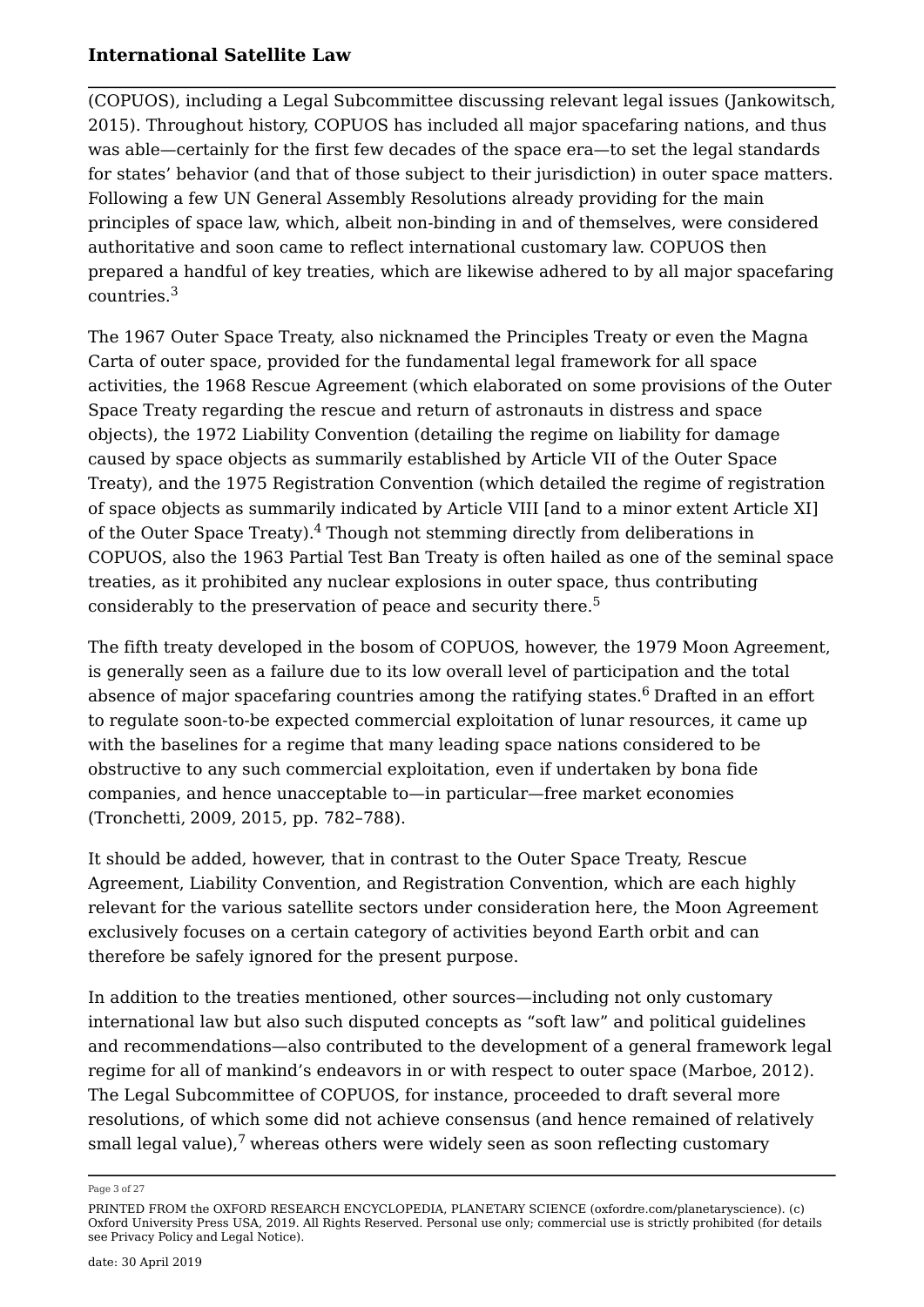$\overline{\text{intermational law}}$ <sup>8</sup> and yet others as at least helpful and authoritative practical standards widely followed in practice.<sup>9</sup>

This ever-increasing body of international space law applies, as relevant, also to satellite communications, satellite remote sensing, and satellite navigation. Thus, the activities conducted in those sectors must comply with the substantive rules of law imposed by the Outer Space Treaty; satellites used for the various purposes concerned can be reclaimed pursuant to the Rescue Agreement and conversely may give rise to liability pursuant to the Liability Convention, as well as being subject to the requirements of registration following the Registration Convention.

In the present framework, however, it is impossible to address and analyze all the rights and obligations following from these four main space treaties as well as all other aspects of general space law here; this article therefore confines itself to highlighting two broader issues of international space law following from a major paradigm change in space activities and (international) space law (for further details, see von der Dunk, 2015).

## **The Major Paradigm Change in Space Activities and Space Law**

Originally, the regime of outer space predominantly focused on scientific and military and security-related activities, but with the ongoing development of technology and a more practical orientation of the general space effort, it increasingly came to encompass many more civilian and, ultimately, even commercial activities, largely through downstream applications originating from or depending on space technology and space activities (von der Dunk, 2008).<sup>10</sup>

From that perspective, research in international space law in the early 21st century usually occurs along three general, often interacting or overlapping, yet in theory separately distinguishable lines: ongoing overarching discussions on (international) space law in broad and largely politico-theoretical terms; the development of international (space) law applicable to specific sectors of launch and space transportation activities, including the role of future space mining in that context; and the development of international (space) law applicable to major satellite technology applications, notably communications, remote sensing, and navigation.

As said, first, this concerns the continuing discussion of the overarching, usually more theoretical aspects of international space law—how does it continue to be developed, and what special roles do "soft law" or the military aspects of space activities play in this regard (Tronchetti, 2015, pp. 331–381)? Some elements of that discussion have already been touched upon, but in particular from the perspective of the legal environment for space activities in the 21st century, two further major issues warrant discussion: that of

Page 4 of 27

PRINTED FROM the OXFORD RESEARCH ENCYCLOPEDIA, PLANETARY SCIENCE (oxfordre.com/planetaryscience). (c) Oxford University Press USA, 2019. All Rights Reserved. Personal use only; commercial use is strictly prohibited (for details see Privacy Policy and Legal Notice).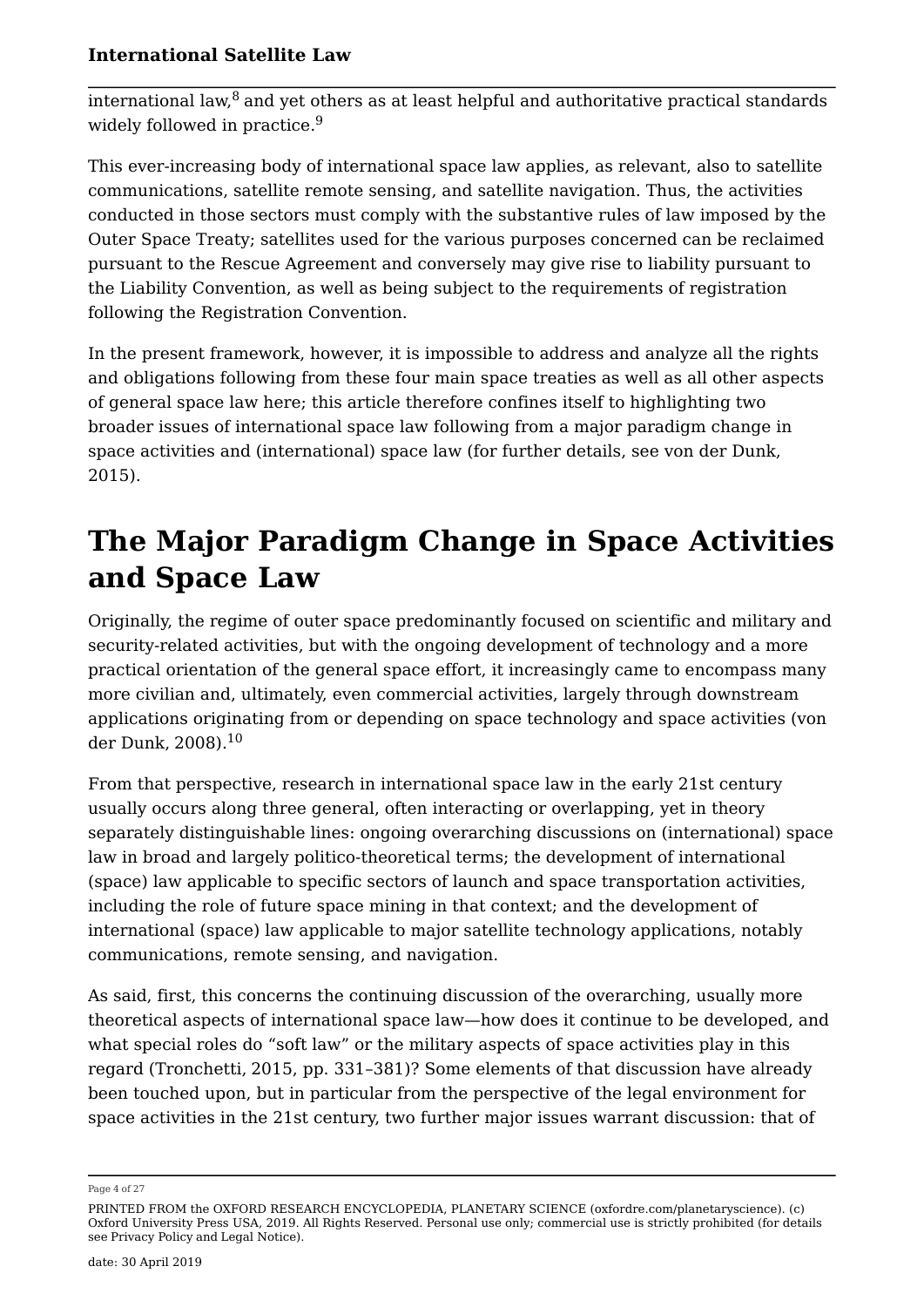the increasing threats of "space debris," and the more general question of how national space laws (also) serve as a tool for interpretation of international space law.

Both are crucial also to the satellite applications specifically addressed as part of international satellite law. On the one hand, space debris presents a serious threat in particular to all sorts of satellite operations. On the other hand, because of the terrestrial applications of satellites in the context of communications (where commercialization and privatization have taken hold for a number of years), remote sensing, and navigation (where it is increasingly making inroads into hitherto state-dominated environments), the general role of national (space) law in interpreting and implementing international space law has taken on special significance for those satellite sectors.

# **The Issue of Space Debris in International Space Law**

As to space debris, the point of departure of any analysis is that there is as of yet no law prohibiting the creation of space debris, and consequently the amount of space debris and the risks posed by it, both to other space operations but ultimately also on Earth, has continued to grow almost without any fundamental legal limitation (Viikari, 2008, 2015). The closest the Outer Space Treaty, drafted in a time when no one was really concerned with space debris, comes to addressing the issue is by its Article IX, which requires states aware of the possibility that their space activities may cause harm to other states (or entities operating under their jurisdiction) to consult, and then to take the results of such consultation seriously—without, however, necessarily refraining from continuing with the activities at issue (von der Dunk, 2007).

Partly because of the absence of any tailor-made law in this context, such clauses as Article VII of the Outer Space Treaty and the whole of the Liability Convention, as being also applicable to space debris, are then also brought to bear to address the issue of space debris. The result is that, now, the launching states of space debris can indeed be held liable for damage created by such debris—provided, of course, they can be identified, which becomes more difficult the smaller the debris concerned is and the further back in time its launch or destructive event, causing it to become debris, have taken place.

Over time, the threat of space debris has come to be perceived as a more serious issue, and this general attitude started to change. In legal terms, this threat gave rise to two complementary approaches: developing rules that would limit the generation of new space debris and developing rules that would tackle the issue of already existing space debris.

As to the former, following the development of some individual space agencies' practices and standards on the matter, in 2002 the major space agencies comprising the Inter-Agency Space Debris Coordination Committee (IADC) agreed on a set of guidelines for

Page 5 of 27

PRINTED FROM the OXFORD RESEARCH ENCYCLOPEDIA, PLANETARY SCIENCE (oxfordre.com/planetaryscience). (c) Oxford University Press USA, 2019. All Rights Reserved. Personal use only; commercial use is strictly prohibited (for details see Privacy Policy and Legal Notice).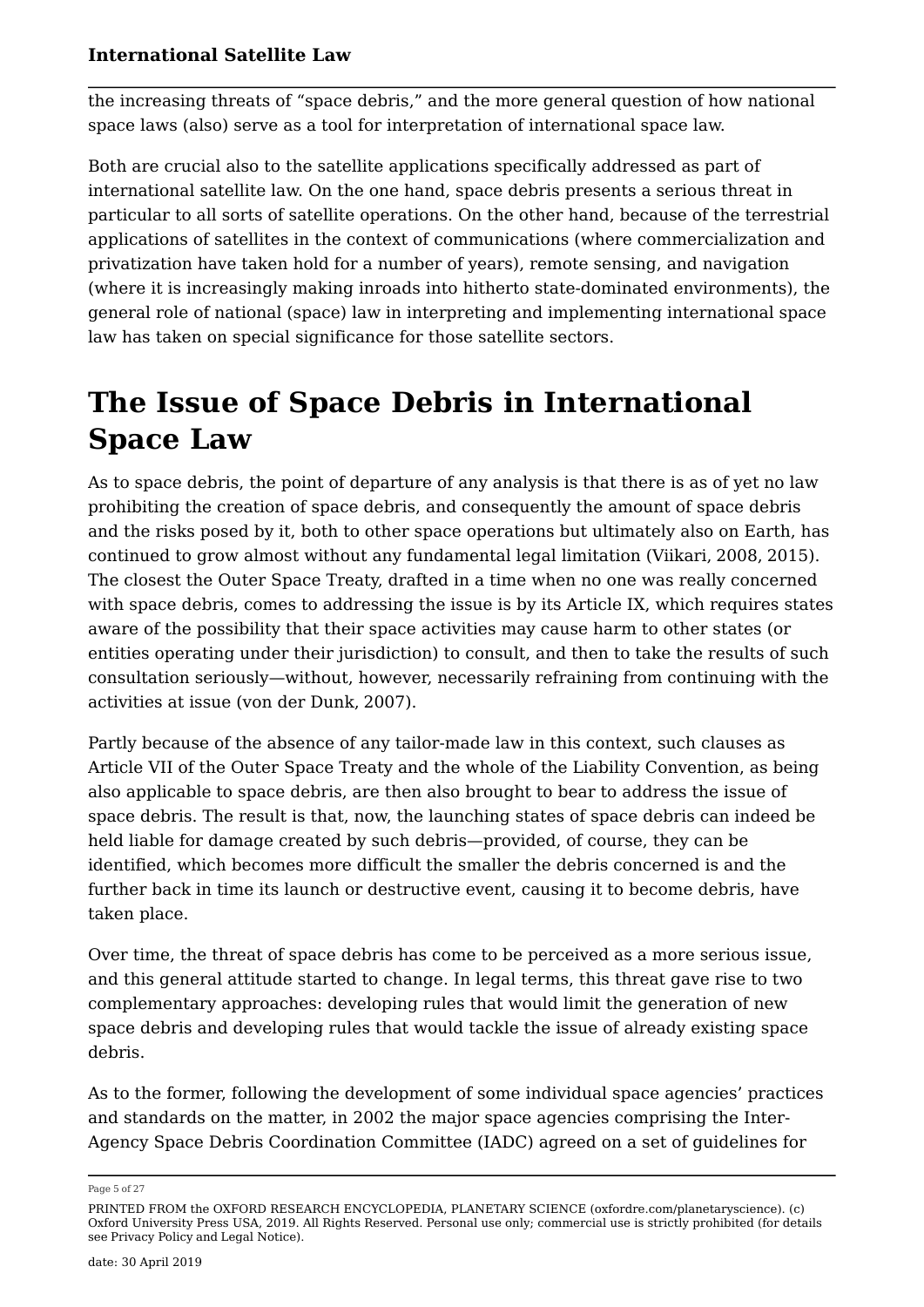the mitigation of space debris, further updated a few years later.<sup>11</sup> The guidelines, as such not binding law, essentially encapsulated the promise of the space agencies concerned to help addressing the space debris issue by way of such measures as limiting intentional debris creation and intentional controlled de-orbiting (for low Earth satellites) or re-orbiting (of satellites orbiting at higher altitude) at the end of the perceived operational life, to minimize the risk of uncontrolled satellites creating havoc.

By way of a UN resolution in 2007, these guidelines were effectively promoted from the level of space agencies to the level of spacefaring nations; even if still not constituting binding international law, they would now clearly be able to serve as a departing point for the development of customary international law.<sup>12</sup> Meanwhile, many of the individual states involved through their agencies in the IADC had started to use the, as such nonbinding guidelines as part of national processes of licensing or authorizing private space operators.<sup>13</sup> If in the course of the application process, the applicants for such licenses or authorizations would not be seen as essentially compliant with the guidelines, they would be unlikely to see their application approved. By that token, the guidelines have been transformed time and again into binding legal obligations for the operators at issue, which also may cause a relevant rule of customary law in this vein to soon become reality (Viikari, 2008, p. 96).

As to the latter, both the spacefaring nations through their space agencies and the industry have begun to discuss the possibilities of undertaking active debris removal (ADR) operations. However, though various drawing board plans and projects have been developed, apart from obvious financial considerations, they have not become a reality (as of 2019) in view of some complex legal parameters involved. Legally speaking, space debris still qualifies as a space object, which has the benefit that liability for damage caused by space debris would be compensable under the Liability Convention (presuming, of course, identification of the launching state(s) would be possible).<sup>14</sup>

However, this also means that the state of registration—which by definition is the launching state, or one of them in case more than one qualifies as such<sup>15</sup>—of such a space object, even after it has turned into debris, maintains jurisdiction into eternity. Such concepts as "abandonment" of wrecks and "salvage rights" of other states than the original state of registration, well-known in maritime law, are not part of space law (yet) (Schaefer, 2013; Lyall & Larsen, 2009). Since, moreover, most satellite technology is considered at least potentially security-sensitive, the likelihood that relevant states would be willing to consent to another state taking space debris out of the way is not substantial. Even if or to the extent that these hurdles could be overcome, the original launching state's liability for damage caused by the space object would not disappear merely on account of another state trying to take it out of the way; and proper inter-party arrangements would have to be made to deal with that issue.<sup>16</sup>

Page 6 of 27

PRINTED FROM the OXFORD RESEARCH ENCYCLOPEDIA, PLANETARY SCIENCE (oxfordre.com/planetaryscience). (c) Oxford University Press USA, 2019. All Rights Reserved. Personal use only; commercial use is strictly prohibited (for details see Privacy Policy and Legal Notice).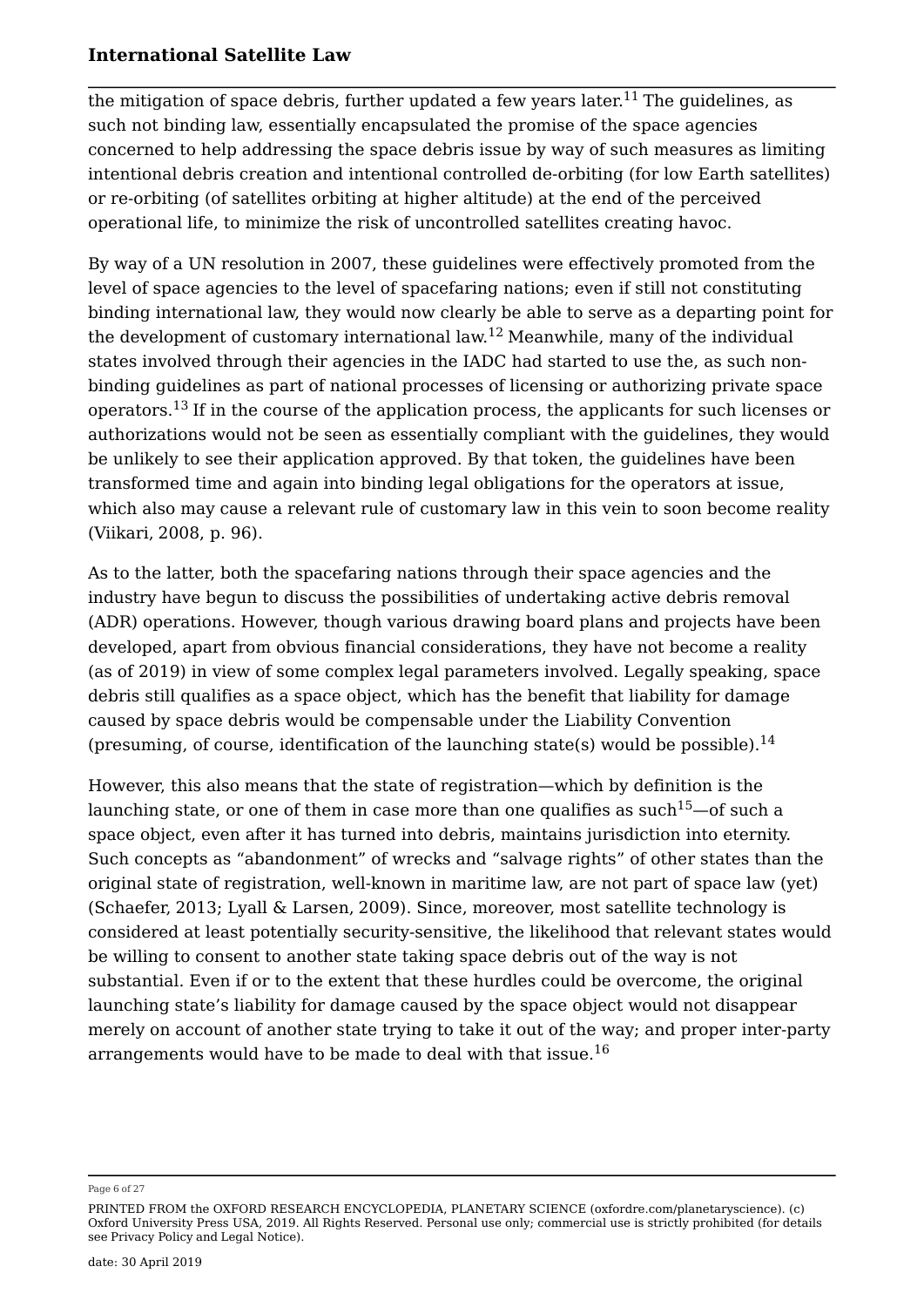## **The Role of National Space Laws in the Context of International Space Law**

The other major issue to be addressed here concerns the role of national space legislation, which is crucial in tying private actors into the international obligations, responsibilities, and liabilities of international space law, since, due to its origins in the Cold War and the state-dominated first decades of space activities, the core body of international space law is very much focused on states (von der Dunk, 2008, pp. 500– 503). With the existing level of commercialization in satellite communications and the ongoing commercialization of satellite remote sensing and satellite navigation applications, this situation represents a major issue in particular in the present context.

Notably, pursuant to Article VI of the Outer Space Treaty, states are internationally responsible for any private activities in outer space which are perceived to be their "national activities," essentially doing away with the fundamental distinction between state acts and private acts, which rules the concept of state responsibility in general public international law (Gerhard, 2009; von der Dunk, 1998, pp. 17–22). Being also obliged to authorize and continuously supervise such activities, this Article provided a strong impetus for states to establish national space legislation as the most fundamental and comprehensive mechanism to take care of such responsibility and exercise sufficient authorization and supervision controls for the purpose (Marboe, 2015, pp. 130–135; Marboe & Hafner, 2011).

In addition, Article VII of the Outer Space Treaty, as further augmented and detailed by the Liability Convention, makes states liable for damage caused by space objects regardless of any involvement of private operators in the launch or operation of that space object (Kerrest de Rozavel & Smith, 2009; von der Dunk, 1998, pp. 22–26, 32–35). For instance, if Boeing would launch a satellite for PanAmSat, both being United States private companies, and the satellite were to crash into Mexico, under the Liability Convention, Mexico would be entitled to claim compensation for the full amount of damage from the U.S. government, since the launch took place from U.S. territory, leaving it to the latter to reclaim all or part of such compensation from either Boeing or PanAmSat.<sup>17</sup> Obviously, these provisions also present a strong incentive for states to legislate nationally to ensure that they can include in licenses or authorizations the desired levels of reimbursement or derogation obligations and attendant insurance obligations (Marboe, 2015, pp. 137–139).

Since a number of key concepts in these key clauses of international space law have not been very precisely defined, the totality of national space laws may shed more light on what apparently would be their appropriate interpretation, at least as far as states, still the main "makers" of international space law, are concerned.<sup>18</sup> Do "national activities," for the purpose of Article VI of the Outer Space Treaty, refer to activities of nationals, to activities conducted from national territory, any combination thereof, or yet a third criterion for determining its scope? Does the concept of the "launching state," ruling

Page 7 of 27

PRINTED FROM the OXFORD RESEARCH ENCYCLOPEDIA, PLANETARY SCIENCE (oxfordre.com/planetaryscience). (c) Oxford University Press USA, 2019. All Rights Reserved. Personal use only; commercial use is strictly prohibited (for details see Privacy Policy and Legal Notice).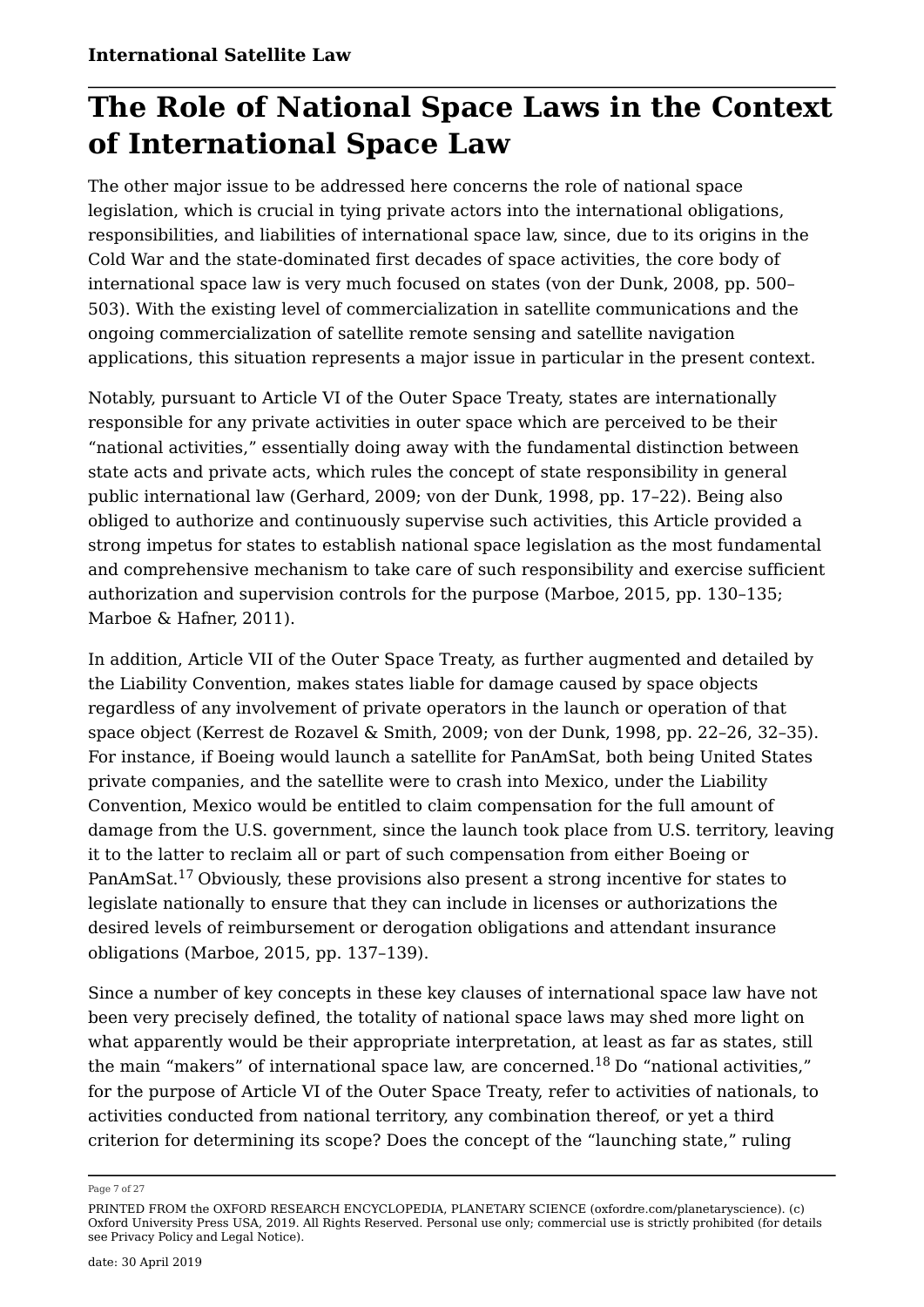liability pursuant to Article VII of the Outer Space Treaty and the Liability Convention, include cases where not so much the state launches or procures a launch, but a private operator does?

So far, some two dozen states have actually established national space laws in one form or another, licensing or authorizing private space activities, and thus potentially giving answers to these questions. Nevertheless, the diversity is enormous (Jakhu, 2010; Brunner & Walter, 2008; von der Dunk, 2011).

First, there is one country, the United States, which has enunciated a range of national space laws, separately allowing for the licensing of private launch and space transportation providers,  $19$  communication satellite operators,  $20$  remote sensing satellite operators,  $21$  and companies interested in asteroid mining.  $22$  In addition, other federal laws address certain aspects of commercialization and involvement of the private sector.<sup>23</sup> or have a major impact on space activities in view of their security-sensitive nature.<sup>24</sup>

Second, a range of nations has developed national space laws providing an overarching framework in principle encompassing all space activities the private sector may be interested in, sometimes augmented by further legislation at the national level. In alphabetical order, these nations are: Austria,  $25$  Belgium,  $26$  Denmark,  $27$  France,  $28$ Indonesia,  $29$  Kazakhstan,  $30$  the Netherlands,  $31$  the Russian Federation,  $32$  South Africa,  $33$ South Korea,  $34$  Sweden,  $35$  Ukraine,  $36$  and the United Kingdom.  $37$ 

Third, some nations have chosen to exclusively or primarily address launching activities in view of their close connection to the liability regime of international space law (this applies to Australia,  $38$  Brazil,  $39$  and Norway<sup>40</sup>), alternatively to exclusively or primarily address remote sensing activities in view largely of their potentially security-sensitive nature (this applies to Canada<sup>41</sup> and Germany<sup>42</sup>). Most recently, Luxembourg established a national space law exclusively addressing private space mining activities.<sup>43</sup>

The diversity of general approaches to licensing and supervising private space activities unfortunately also extends to the manner in which the relevant laws have applied the key concepts of responsibility and liability. Some states have applied the scope *ratione personae* to nationals and (other) entities with the nationality of the relevant state, others have used a *ratione territoriae* approach to apply the law to activities conducted from national territories, often then also including quasi-territories such as registered ships or aircraft,<sup>44</sup> and yet others have indeed chosen particular combinations of those two approaches and devised more idiosyncratic approaches still (for further details on the ways in which individual states have applied their respective jurisdictional authority, see Marboe, 2015, pp. 133–178; von der Dunk, 1998, pp. 107–164; and Jakhu, 2010), such as focusing exclusively on the territory of launch of the space object (as opposed to the territory from which other space activities may be conducted).

Page 8 of 27

PRINTED FROM the OXFORD RESEARCH ENCYCLOPEDIA, PLANETARY SCIENCE (oxfordre.com/planetaryscience). (c) Oxford University Press USA, 2019. All Rights Reserved. Personal use only; commercial use is strictly prohibited (for details see Privacy Policy and Legal Notice).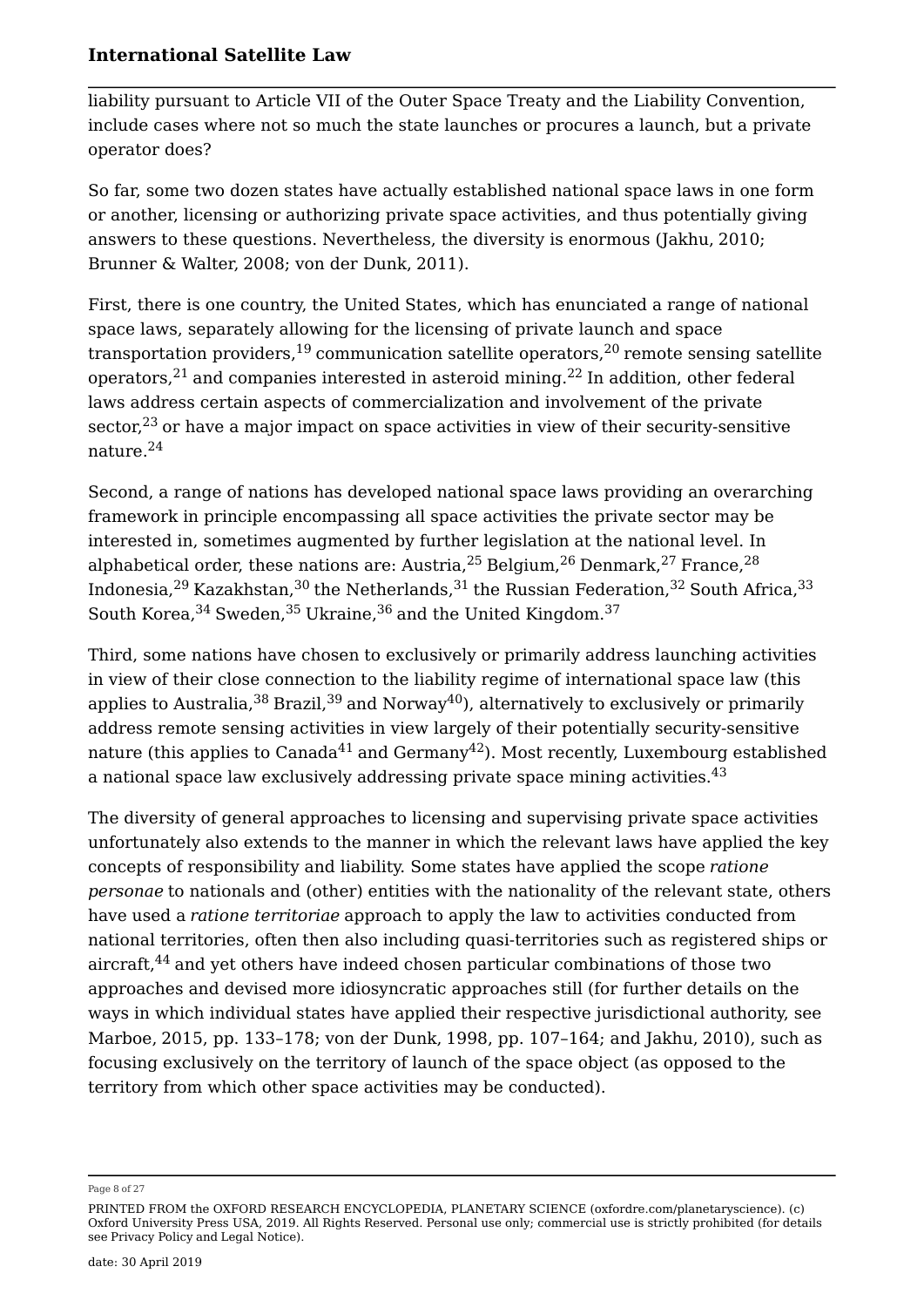Also in the implementation of international third-party liability as arising from Article VII of the Outer Space Treaty and the Liability Convention, states have taken widely differing approaches. Noting that Article XII of the Liability Convention is widely perceived to mean there is no limit to international third-party liability,<sup>45</sup> some states have chosen to "transfer" such unlimited liability one-on-one to any operator seeking a license; others have applied certain limits of reimbursement/derogation/indemnification; and yet others leave it basically open to individual license "negotiations." Among the states limiting reimbursement/derogation/indemnification, some have inserted a fixed limit in the law itself; others provided only for a mechanism to determine the appropriate limit for any given license; and still others again leave this open to license negotiations (Marboe, 2015, pp. 139–178; Kerrest de Rozavel & von der Dunk, 2011, pp. 125–161).

Equally on the question of obliging relevant licensees to take out third-party liability insurance, national space laws differ widely. Finally, various laws have taken the opportunity to not only regulate the domestic handling of international third-party liability, but also domestic third-party liability as such, or even certain scenarios of interparty and contractual liability (Marboe, 2015, pp. 139–178; Kerrest de Rozavel & von der Dunk, 2011, pp. 125–161).

Also, when it comes to regulating the more practically and terrestrially oriented applications of space activities such as satellite communications, satellite remote sensing, and satellite navigation as opposed to the military and political and scientific ones, which were already largely and fundamentally taken care of by the original space treaties themselves, the national space laws play a major role in handling, in particular, private involvement in such space activities.

In each of those cases, however, the relevant legal regime is not limited to the international space treaties or national space laws alone. Precisely because of their applications-oriented and practical character, other regimes come in to co-determine the legal and regulatory parameters within which such activities are allowed.

## **The First Satellite Sector: Satellite Communications and International (Space) Law**

The most important legal regimes specifically addressing satellite communications, still as of 2019 the most extended, most commercialized, and most voluminous application of space technology, in addition to the international space treaties discussed in the section "THE INTERNATIONAL SPACE TREATIES AND KEY UN RESOLUTIONS ON SPACE," are those developed under the auspices of the International Telecommunication Union (ITU) and the World Trade Organization (WTO), respectively.

Page 9 of 27

PRINTED FROM the OXFORD RESEARCH ENCYCLOPEDIA, PLANETARY SCIENCE (oxfordre.com/planetaryscience). (c) Oxford University Press USA, 2019. All Rights Reserved. Personal use only; commercial use is strictly prohibited (for details see Privacy Policy and Legal Notice).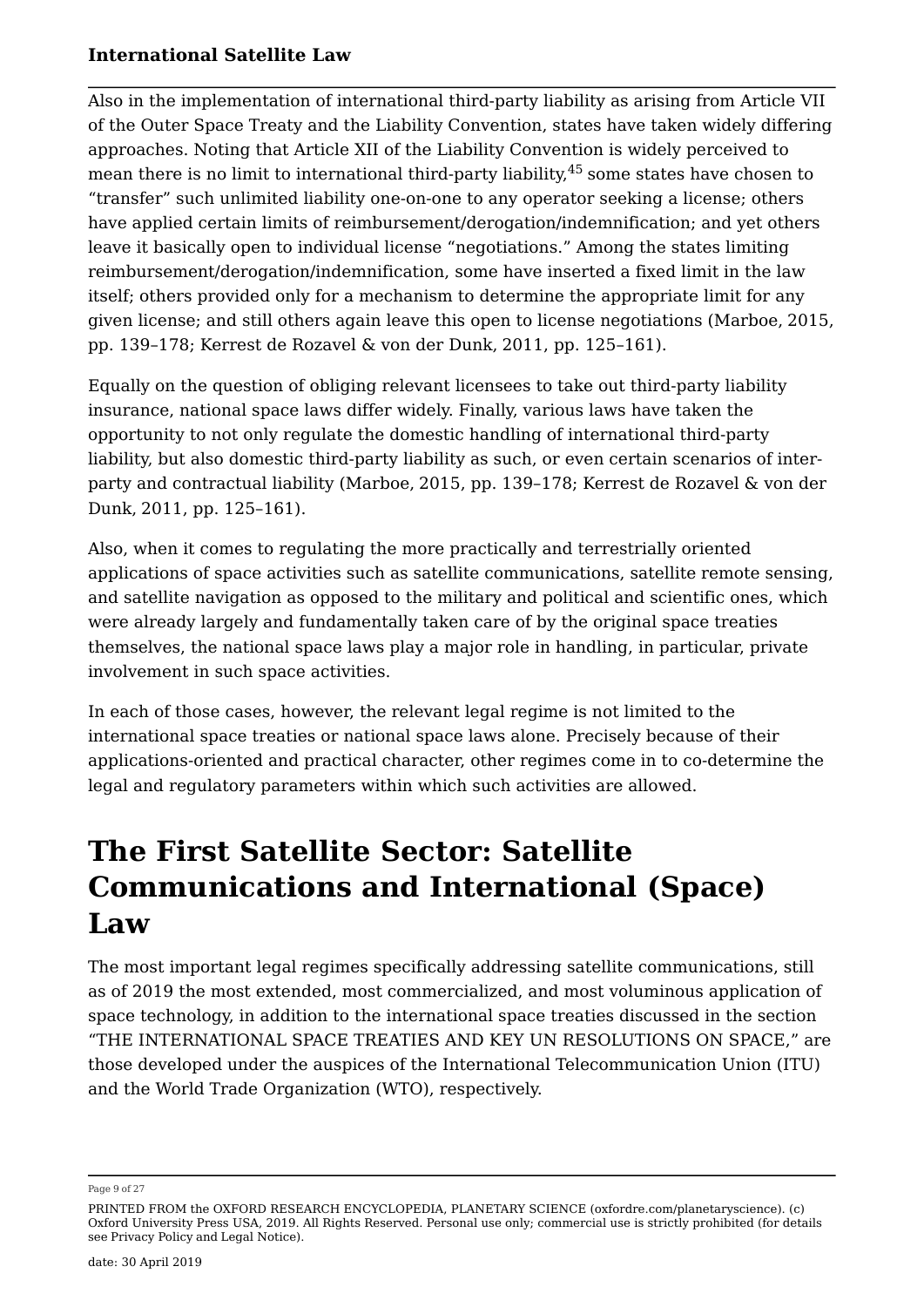In this context, the ITU presents the main international legal framework for addressing the technical and operational aspects of satellite communications.<sup>46</sup> Like terrestrial communications, in respect of which the ITU had already for almost a century handled the international aspects of arranging for the interference-free usage of radio waves, satellite communications also required such interference-free usage, as determined by the frequencies and orbits the use of which was sought. It was only logical, therefore, that as early as 1959 the World Administrative Radio Conference (WARC) in Geneva shortly after the launch of the first satellite ever, Sputnik I—confirmed that ITU also was the most logical international forum to address satellite communications.

In that context, a threefold system was developed. At a first level, bands of frequency spectrum were regularly allocated to categories of services. At a second level, within such bands, specific frequencies could then be allotted to specific services as requested by individual states, with an extended ITU mechanism coordinating such allotments to preclude interference. At a third level, finally, such states, as the case may be, were allowed to use the resulting coordinated frequencies themselves or, in the alternative, to assign them to private operators within their jurisdiction.<sup>47</sup> The ITU Constitution further provides for the main principles to be adhered to in implementing this process.<sup>48</sup>

Following the 1959 WARC, this entire system applied to satellite communications as well, with the additional need to coordinate the physical position of the satellites in outer space. Here, an inherent relationship arose between the (interference-free) usage of frequencies by satellites and the positions they occupied: Using the same frequency in neighboring positions results in white noise for both operators; if the satellites, by contrast, find themselves on opposite ends of the geostationary orbit, there is fairly little risk of interference whatsoever.

In consequence, the ITU frequency coordination process for satellite communications also took into consideration the actual respective intended satellite positions: at first only in the geostationary orbit, later (as they became popular) also in other orbits.<sup>49</sup> The ITU process streamlining international use of radio frequencies in its latest version refers to the need to "effect (. . .) the registration of radio-frequency assignments and, for space services, of any associated orbital position in the geostationary-satellite orbit or of any associated characteristics of satellites in other orbits, in order to avoid harmful interference between radio stations of different countries,"<sup>50</sup> and to "coordinate efforts (. . .) to improve the use made of the radio-frequency spectrum for radiocommunication services and of the geostationary-satellite and other satellite orbits."<sup>51</sup>

The 1959 WARC had essentially treated space communication services as comprising two new services, the "space service" (the uplink) and the "Earth service" (the downlink), and allocated the first frequency bands to those services. However, as the use of space continuously expanded, the simple concept of one downlink and one uplink service had to be constantly refined, more bandwidth had to be allocated, and the principles guiding the actual allocation and allotment had to be refined. Currently, the ITU framework addresses 21 distinguishable space services. $52$ 

Page 10 of 27

PRINTED FROM the OXFORD RESEARCH ENCYCLOPEDIA, PLANETARY SCIENCE (oxfordre.com/planetaryscience). (c) Oxford University Press USA, 2019. All Rights Reserved. Personal use only; commercial use is strictly prohibited (for details see Privacy Policy and Legal Notice).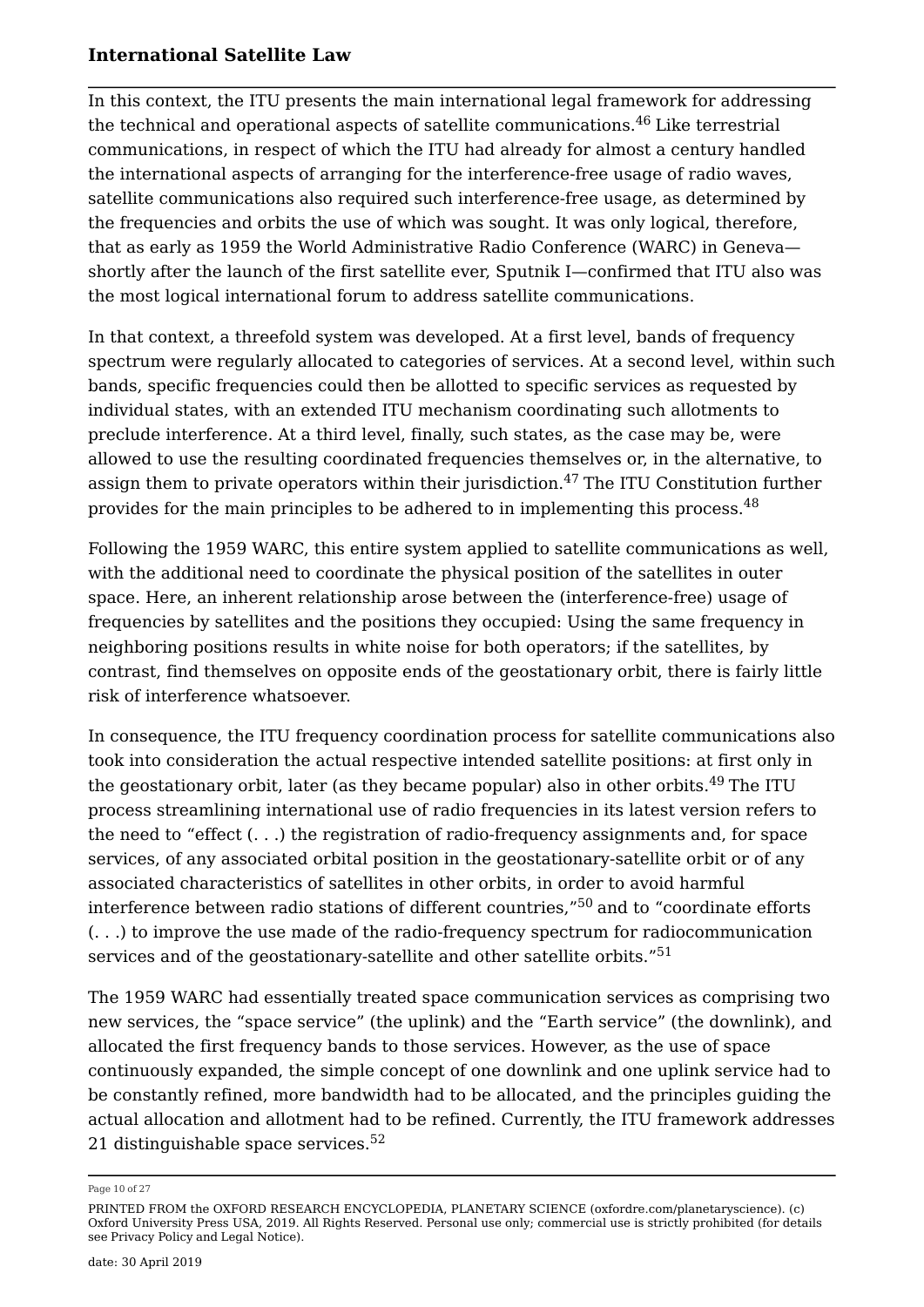Where the ITU inherently focused on the technical and operational aspects of trying to ensure, with the assumed support of all member states, that global communications could develop with maximum efficiency and minimum interference, the increasing commercialization of the sector in the later decades of the 20th century brought legal issues of a different nature to the table: how to ensure market liberalization while preserving the public functions and roles of telecommunications, including satellite communications, and how to guarantee level playing fields for private commercial operators interested in offering their services as widely as possible (McCormick, 2013A)?

By the 1990s, global market developments, in particular in the developed countries, had increasingly raised questions as to the proper role and function of intergovernmental satellite organizations, notably INTELSAT,<sup>53</sup> INMARSAT,<sup>54</sup> and (for Europe only) EUTELSAT.<sup>55</sup> These developments first resulted (for INTELSAT and INMARSAT) in the branching off of certain high-end commercial services to separate private entities (New Skies Satellites and ICO Global Communications, respectively), then more profoundly in the privatization of the satellite operations as a whole by the creation of private operators Intelsat, Inmarsat, and Eutelsat, with residual intergovernmental oversight organizations to protect some fundamental public interests in the context of private commercial operations.<sup>56</sup>

This is also where the WTO came in (for further details, see von der Dunk, 2015, pp. 814– 836, 843–853). The enormous impact on international trade of goods of the 1947 General Agreement on Tariffs and Trade  $(GATT)$ ,  $57$  providing a framework for the breaking down of international trade barriers, with the increasing move of the world economy from a product- to a service-driven environment, began to give rise to calls for a complementary trade regime in the service sector.

The main result was the General Agreement on Trade in Services of 1994,<sup>58</sup> an agreement on a similar framework regime for trade in services to complement the trade in goods, complemented by an agreement to underpin and institutionalize the whole range of trade liberalization efforts by establishing a proper intergovernmental organization, the WTO.<sup>59</sup> In this construct, the WTO Agreement presented the overarching legal document to which all other international agreements were subservient  $-Multilateral Trade Agreements<sub>0</sub><sup>60</sup> Plurilateral Trade Agreements<sub>0</sub>$ more specific agreements providing the bulk of the substantive trade regimes, by applying the general trade-liberalization regime to specific issues, scenarios, or sectors.

The GATS applies a "positive list approach," which means member states collectively negotiate commitments to open up and keep open service sectors as listed—any service *not* on such a list remained subject to any trade restrictions relevant WTO member states wanted to apply. The two most important legal instruments serving the overall purpose of trade liberalization were the Most-Favored Nation (MFN) clause and the National Treatment (NT) clause. The MFN principle provides for one particular economic version of "non-discrimination," as it amounts to an obligation to treat any external trade partner and its companies not worse than it treats its "most-favored nation" and its companies.<sup>62</sup>

Page 11 of 27

PRINTED FROM the OXFORD RESEARCH ENCYCLOPEDIA, PLANETARY SCIENCE (oxfordre.com/planetaryscience). (c) Oxford University Press USA, 2019. All Rights Reserved. Personal use only; commercial use is strictly prohibited (for details see Privacy Policy and Legal Notice).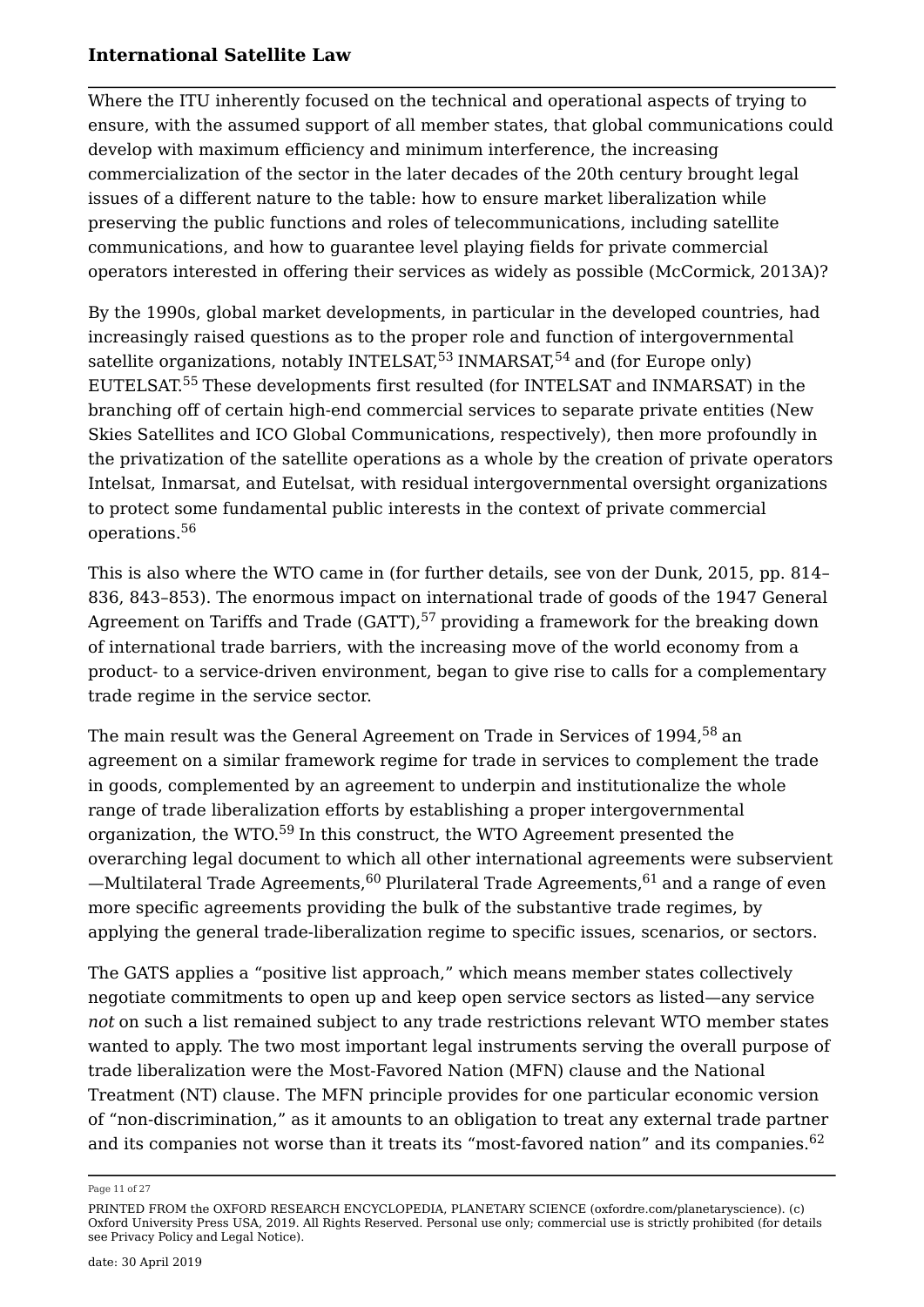The NT principle goes one step further than the MFN principle in applying nondiscrimination: Now also discrimination between foreign providers of products or services and national providers of the same goods and services is, in principle, outlawed.<sup>63</sup> However, as a consequence of the positive list approach, actual liberalization was not a general obligation *ipso facto* stemming from WTO and GATS membership but was dependent on market access as per schedules of specific commitments being offered per sector. These schedules of specific commitments determine the level of access to foreign markets that service providers are to be allowed, for instance, under the MFN principle for specific service sectors, including lists of types of services where individual states can opt out of applying MFN treatment.<sup>64</sup>

Following the major paradigm change in telecommunications, this regime then came to be applied step by step to the satellite communication sector. First, the GATS Annex on Telecommunications, which had entered into force concurrently with the GATS itself, provided for some baseline obligations concerning transparency, general access to infrastructure and markets, and public service-related conditions. It did not, however, as of yet apply the key principles of MFN and NT in that context; actual liberalization of those markets remained dependent on actual Schedules of Commitment.<sup>65</sup>

Second, within a few years, the WTO member states substantially involved in satellite communications came to a more substantive agreement to liberalize the global markets for basic telecommunication services. Telecommunication services were classified in 15 categories, which unequivocally included several categories of satellite communication services. This agreement to liberalize international telecommunication markets was formally enshrined in the Fourth Protocol to the  $GATS<sub>66</sub>$  as implemented in this particular context by the required individual Schedules of Specific Commitments and a list of exemptions from Article II of the GATS.

Thus, it was those Schedules of Specific Commitments that provided the substance of the liberalization achieved. As a result, currently 53 states committed themselves to allow foreign operators to offer some or all types of mobile satellite services or the related transport capacity in their national markets, while 52 states did so with respect to fixed satellite services or the transport capacity involved therein.<sup>67</sup>

In sum, over the past decades within the framework established by the GATS and WTO regimes, a largely liberalized international trade environment for satellite services has evolved, including the largest economies in the world, and later also leading developing nations. At the same time, this was a somewhat haphazard process, leaving many individual idiosyncratic elements intact due to the Schedules of Specific Commitments and the fact that generally four modes of foreign service provision are at issue (see von der Dunk [2015, pp. 847–852] for a summary overview of Schedules of Specific Commitments of major countries and the European Union). Sometimes satellite communications are implicitly included in all or most of such commitments to liberalize foreign access to national markets, as per the MFN and NT principles; sometimes they are expressly singled out. In the latter case, they are often subject to specific but varying

Page 12 of 27

PRINTED FROM the OXFORD RESEARCH ENCYCLOPEDIA, PLANETARY SCIENCE (oxfordre.com/planetaryscience). (c) Oxford University Press USA, 2019. All Rights Reserved. Personal use only; commercial use is strictly prohibited (for details see Privacy Policy and Legal Notice).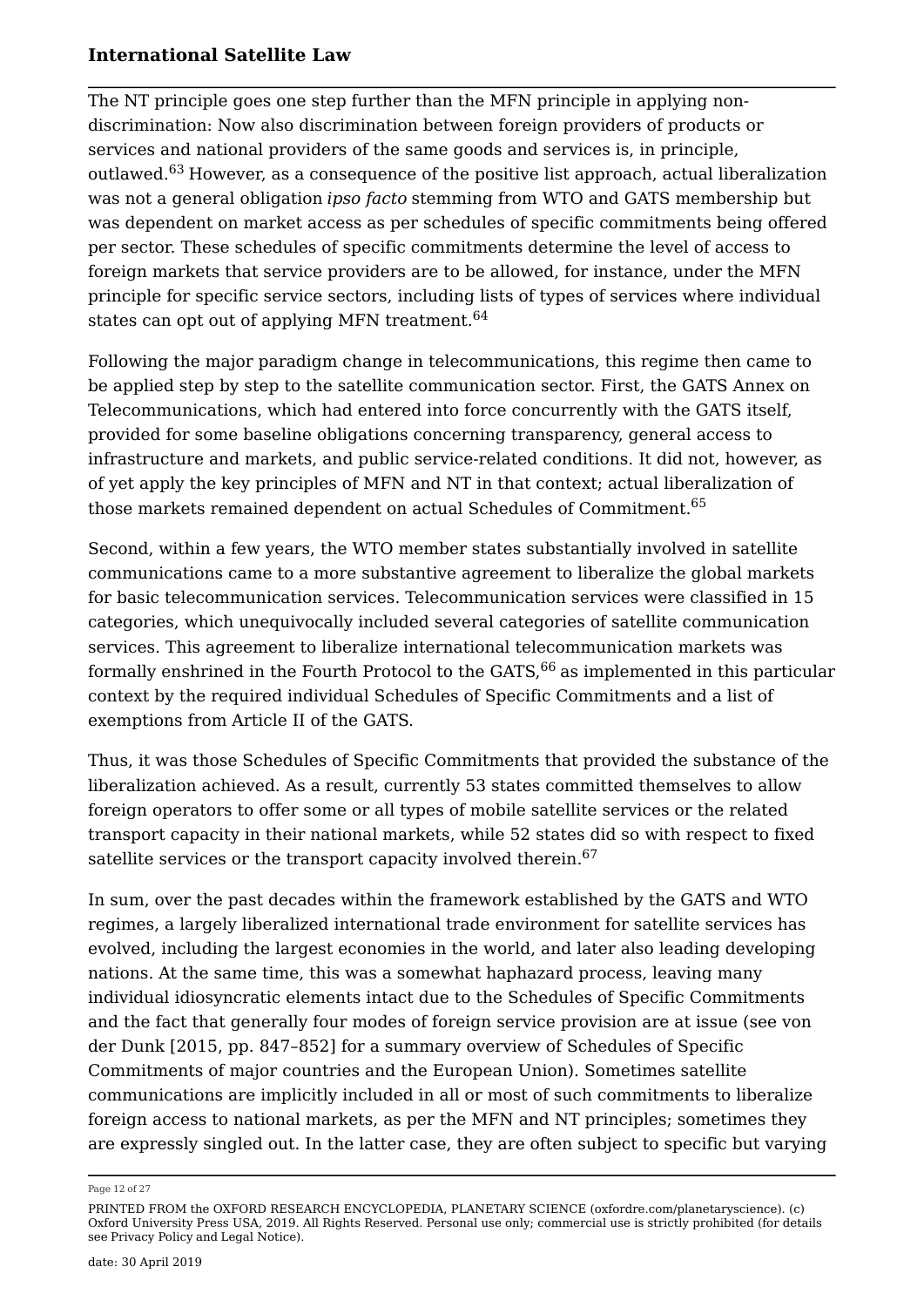limitations concerning foreign equity in terms of commercial presence or obligatory use of national operators and facilities. In many cases, therefore, extended investigation and close inspection and analysis of the relevant commitment in the light of general GATS obligations are required before any final determination can be made of the actual legal situation concerning the rights of foreign satellite service providers to a certain national market.

## **Satellite Remote Sensing and International (Space) Law**

The next most important satellite application concerns remote sensing, or Earth observation as it is sometimes also called (see Ito, 2011). In addition to the general international space treaties, the UN Resolution on Principles Relating to Remote Sensing of the Earth from Outer Space of 1986, which indeed is largely considered to reflect customary international law, provides the main legal space law document applicable to this particular kind of space activity.

However, it focuses only on the more politically tinged dispute between states anxious to remain at liberty to conduct any Earth remote sensing operations they were interested in (or allow their operators to do so) as part of the freedom of space activities (as enshrined by Articles I and II of the Outer Space Treaty) and the freedom of information, and states anxious that, in the absence of relevant capabilities of their own, they would be completely dependent upon the few states who have such capabilities and the willingness of those states to share data regarding sensed states' territories with such states themselves.<sup>68</sup> Effectively, the result of the resolution is that sensed states only have a right of access to data concerning their territories "on a non-discriminatory basis and on reasonable cost terms."<sup>69</sup> This meant there was no right of "prior consent" or even a right of prior or preferential access, something the sensed states had originally hoped for.

Consequently, the solutions to the main legal problems concerning satellite remote sensing are currently being sought elsewhere. Do general intellectual property rights regimes, in particular that of copyright, provide sufficient protection of the commercial interests of operators in preventing freeloaders from using the space technology or the products resulting therefrom without appropriate compensation? How are privacy and security considerations properly taken care of in the context of increasingly accurate remote sensing data? Could such data give rise to use as evidence in courts?

As to the first, the European Union went furthest in providing for a specific Database Protection Directive, including prominently space remote sensing databases, and providing them with tailor-made protection, which existing copyright law was often unable to provide.<sup>70</sup> In particular, in many European jurisdictions, the applicability of copyright protection required a level of creativity or originality which could be found wanting in (semi-)automatic remote sensing data generation instruments on board satellites. The Database Protection Directive in this respect addressed all electronic

Page 13 of 27

PRINTED FROM the OXFORD RESEARCH ENCYCLOPEDIA, PLANETARY SCIENCE (oxfordre.com/planetaryscience). (c) Oxford University Press USA, 2019. All Rights Reserved. Personal use only; commercial use is strictly prohibited (for details see Privacy Policy and Legal Notice).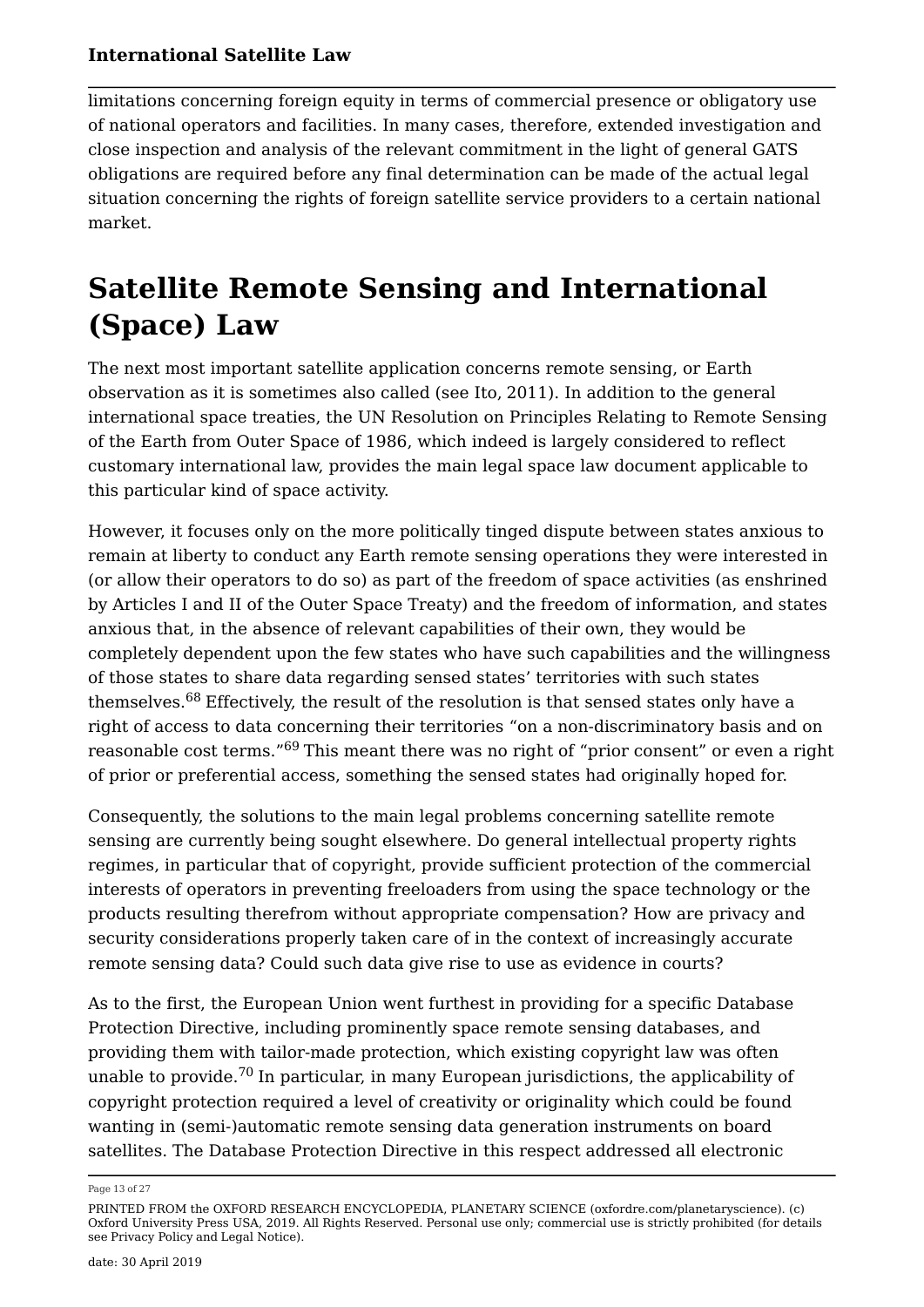databases, including those generated through satellite remote sensing, and established a *sui generis* version of copyright based on substantial investment and individual accessibility, as opposed to creativity or originality.<sup>71</sup>

As to the second, while security issues are, to the extent feasible, managed at a national level—as mentioned in "THE ROLE OF NATIONAL SPACE LAWS IN THE CONTEXT OF INTERNATIONAL SPACE LAW," Canada<sup>72</sup> and Germany<sup>73</sup> have specific legislation taking care of that, and these issues are addressed also in U.S. remote sensing legislation<sup>74</sup> and French national space  $\text{law}^{75}$ —with respect to privacy concerns, no rules of note have yet developed as specifically targeting the satellite remote sensing component of that issue (von der Dunk, 2013). A good example thereof concerns EU-wide legislation on data protection, the most recent version being the General Data Protection Regulation of 2016.<sup>76</sup> The word "satellite" is not present in the regulation, whereas any satellite data falling within the definition of "personal data" (see Article 4[1], General Data Protection Regulation) obviously would be included in its scope—yet how to apply the obligations to the rather unique sector of remote sensing satellite operations is left unclear.

As to the third, the extent to which remote sensing data could serve as evidence in juridical proceedings in a legal sense has not moved beyond general recognition of the potential value of such data if properly certified and unsuccessfully challenged in such proceedings (Purdy & Leung, 2013). In other words, so far it depends basically on how comfortable judicial bodies within various countries are, whether or not after consulting expert witnesses, with satellite data presented as irrefutable and non-falsified evidence of a certain act or event at issue.

## **Satellite Navigation and International (Space) Law**

The last major current application of satellite technology warranting discussion at this stage, as the third mature sector of satellite operations subject to international satellite law, concerns the use of satellite systems for timing, positioning, and navigation—the Global Navigation Satellite Systems (Smith, 2015). The peculiarity of the first two systems, operational for a few decades, the U.S. GPS and the Russian GLONASS systems, being originally developed and still maintained and operated by the respective militaries, means that there is fairly little national legislation addressing commercial use, as such use is essentially still dependent on the extent to which the respective military authorities allow free access to the signals and services involved.

The European Galileo system is perhaps set to change that, given that its intention was to develop a civil system to be ultimately operated by a private concessionaire, following which the security concerns—also present in a European context—should be properly addressed by way of specific authorities to intervene with commercial operations.<sup>77</sup> As a consequence of this need to balance security and other public aspects with interest in making Galileo services commercially attractive, Galileo is to some extent already ruled

Page 14 of 27

PRINTED FROM the OXFORD RESEARCH ENCYCLOPEDIA, PLANETARY SCIENCE (oxfordre.com/planetaryscience). (c) Oxford University Press USA, 2019. All Rights Reserved. Personal use only; commercial use is strictly prohibited (for details see Privacy Policy and Legal Notice).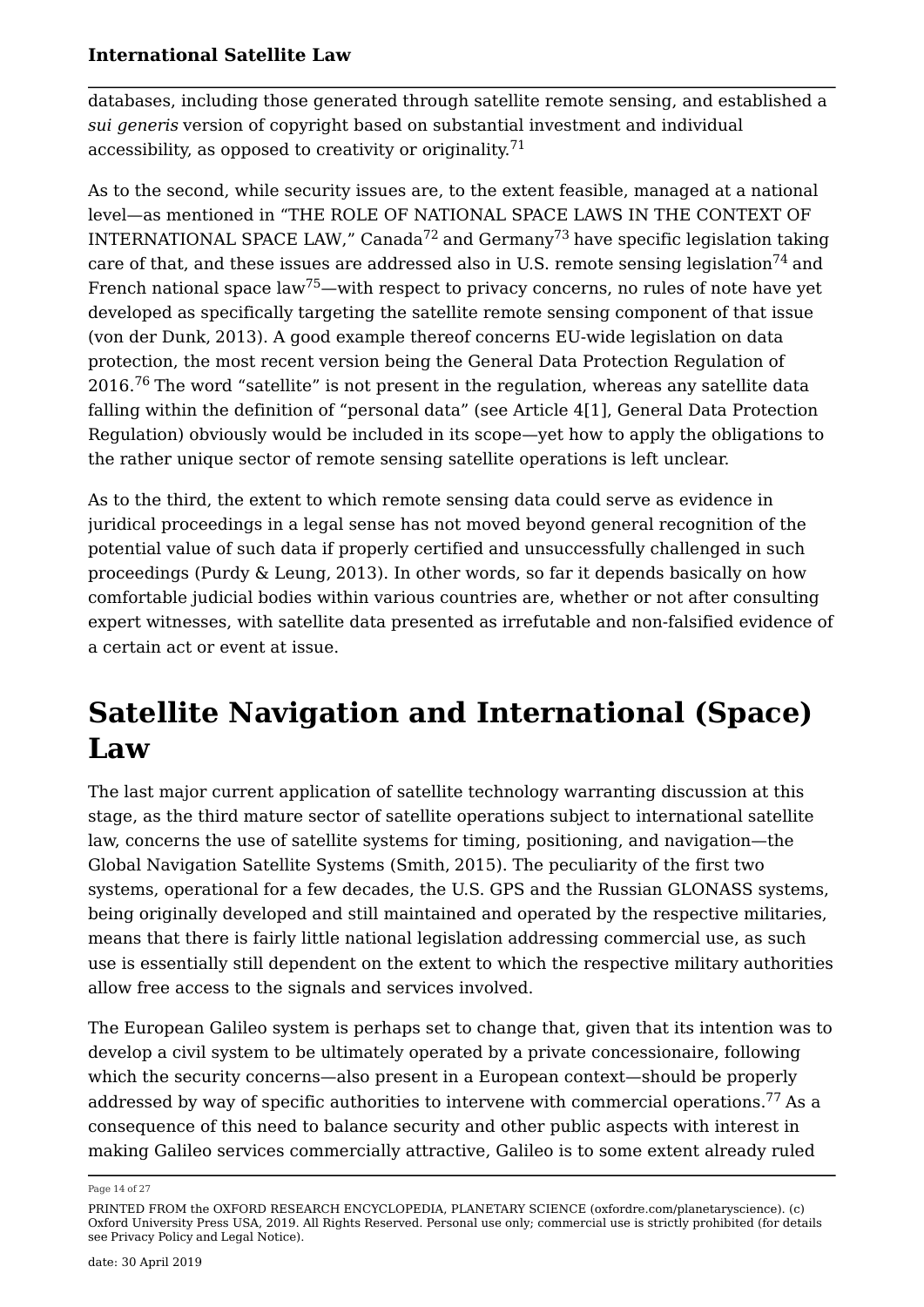by a set of EU directives.<sup>78</sup> However, it is neither fully operational yet, nor, as of 2019, is it being developed under the originally-intended Public–Private Partnership constructions, meaning that most of the legal details of its operational environment still need to be developed. How other impending satellite navigation systems such as those being developed by China, Japan, and India would affect any future legal regime on the sector is even less clearly discernible.

International legislative developments therefore remain fairly marginal as of 2019. In the context of the International Civil Aviation Organization (ICAO), for instance, global discussions on some sort of an international regime with a view toward the desired incorporation of GNSS in global air traffic services have been going on for several decades, without much success (Smith, 2015). More recently, the International Committee on Global Navigation Satellite Systems (ICG), operating under the auspices of the UN, notably the Office for Outer Space Affairs, has engaged in efforts to promote and coordinate technical interoperability of the various systems, meaning at the level of receivers.<sup>79</sup> Yet, the inherent sovereignty, military, and security-related aspects of operating such systems (except, to a certain extent, for Galileo) causes such efforts to fall short of achieving any operational compatibility and of any agreement on international responsibility or liability for GNSS operations beyond general space and public international law.

Like other satellite uses, of course, satellite navigation also requires the interference-free use of radio frequencies and attendant orbits, and to that extent continues to fall under the ITU regime discussed in "THE FIRST SATELLITE SECTOR: SATELLITE COMMUNICATIONS AND INTERNATIONAL (SPACE) LAW." Beyond that, however, efforts, for example, in the world of aviation—one of the earliest and most interested user sectors of satellite navigation—to arrive at a detailed certification and liability system for satellite navigation services were not at all successful (von der Dunk, 2004).

# **Conclusion**

Obviously, this article could only touch upon the most important current and near-future aspects of space law, both international and national law; more special issues such as the use of space for disaster mitigation, while hugely interesting, have been left out.

Nevertheless, it is clear that the main trend will be toward more practical applications, whether terrestrial or in space (as some of the more visionary projects are focusing on), meaning that more and more countries from across the globe will develop vested interests, which they would preferably see protected by law, and that the private sector, in particular in the more developed parts of the world, will continue to increase its share in space activities—also demanding protection of their bona fide interests by space law, international and national, at a public and a private level. In this respect, many of the points noted, many of the directions discussed in which solutions are being sought for

Page 15 of 27

PRINTED FROM the OXFORD RESEARCH ENCYCLOPEDIA, PLANETARY SCIENCE (oxfordre.com/planetaryscience). (c) Oxford University Press USA, 2019. All Rights Reserved. Personal use only; commercial use is strictly prohibited (for details see Privacy Policy and Legal Notice).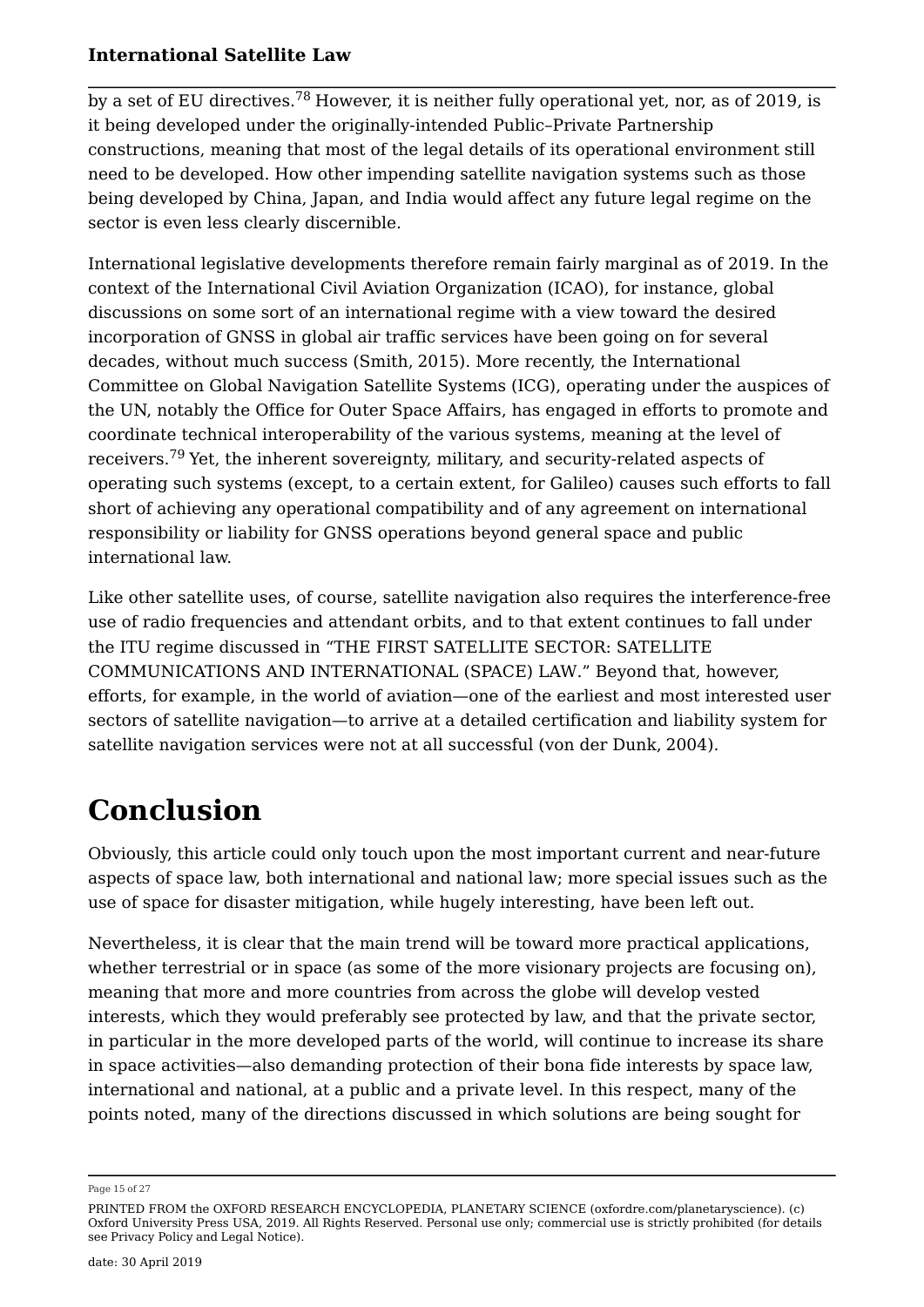current problems, and many of the fundamental tools summarily analyzed herein will continue to be relevant.

### **Further Reading**

Brünner, C., & Walter, E. (Eds.). (2008). *Nationales Weltraumrecht/National space law*. Cologne, Germany/Graz, Austria: Böhlau Verlag.

Cheng, B. (1997). *Studies in international space law*. Oxford, U.K.: Clarendon Press.

Hobe, S., Schmidt-Tedd, B., & Schrogl, K. U. (Eds.). (2009). *Cologne commentary on space law* (Vol. 1). Cologne, Germany: Carl Heymanns Verlag.

Hobe, S., Schmidt-Tedd, B., & Schrogl, K. U. (Eds.). (2013). *Cologne commentary on space law* (Vol. 2). Cologne, Germany: Carl Heymanns Verlag.

Hobe, S., Schmidt-Tedd, B., & Schrogl, K. U. (Eds.). (2015). *Cologne commentary on space law* (Vol. 3). Cologne, Germany: Carl Heymanns Verlag.

Jakhu, R. S. (Ed.). (2010). *National regulation of space activities*. Dordrecht, The Netherlands/Heidelberg, Germany /London, U.K./New York, US: Springer.

Jasentuliyana, N. (1999). *International space law and the United Nations*. The Hague, The Netherlands/Boston, US: Kluwer Law International.

Lyall, F. (1989). *Law and space telecommunications*. Aldershot, U.K.: Dartmouth.

Lyall, F. (2011). *The International Telecommunication Union and the Universal Postal Union*. London, U.K.: Routledge.

Lyall, F., & Larsen, P. B. (2009). *Space law—A treatise*. Farnham, U.K.: Ashgate.

Marboe, I. (Ed.). (2012). *Soft law in outer space—The function of non-binding norms in international space law*. Vienna, Austria/Cologne, Germany/Graz, Austria: Böhlau Verlag.

McCormick, P. K., & Mechanick, M. J. (Eds.). (2013. *The transformation of intergovernmental satellite organisations*. Leiden, The Netherlands: Koninklijke Brill.

von der Dunk, F. G. (2008). As space law comes to Nebraska, space comes down to Earth. *Nebraska Law Review*, *87*, 498–515. Lincoln, US: University of Nebraska.

von der Dunk, F. G. (Ed.). (2011). *National space legislation in Europe*. Leiden, The Netherlands: Koninklijke Brill.

von der Dunk, F. G. (Ed.). (2015). *Handbook of space law*. Cheltenham, U.K.: Edward Elgar.

Page 16 of 27

PRINTED FROM the OXFORD RESEARCH ENCYCLOPEDIA, PLANETARY SCIENCE (oxfordre.com/planetaryscience). (c) Oxford University Press USA, 2019. All Rights Reserved. Personal use only; commercial use is strictly prohibited (for details see Privacy Policy and Legal Notice).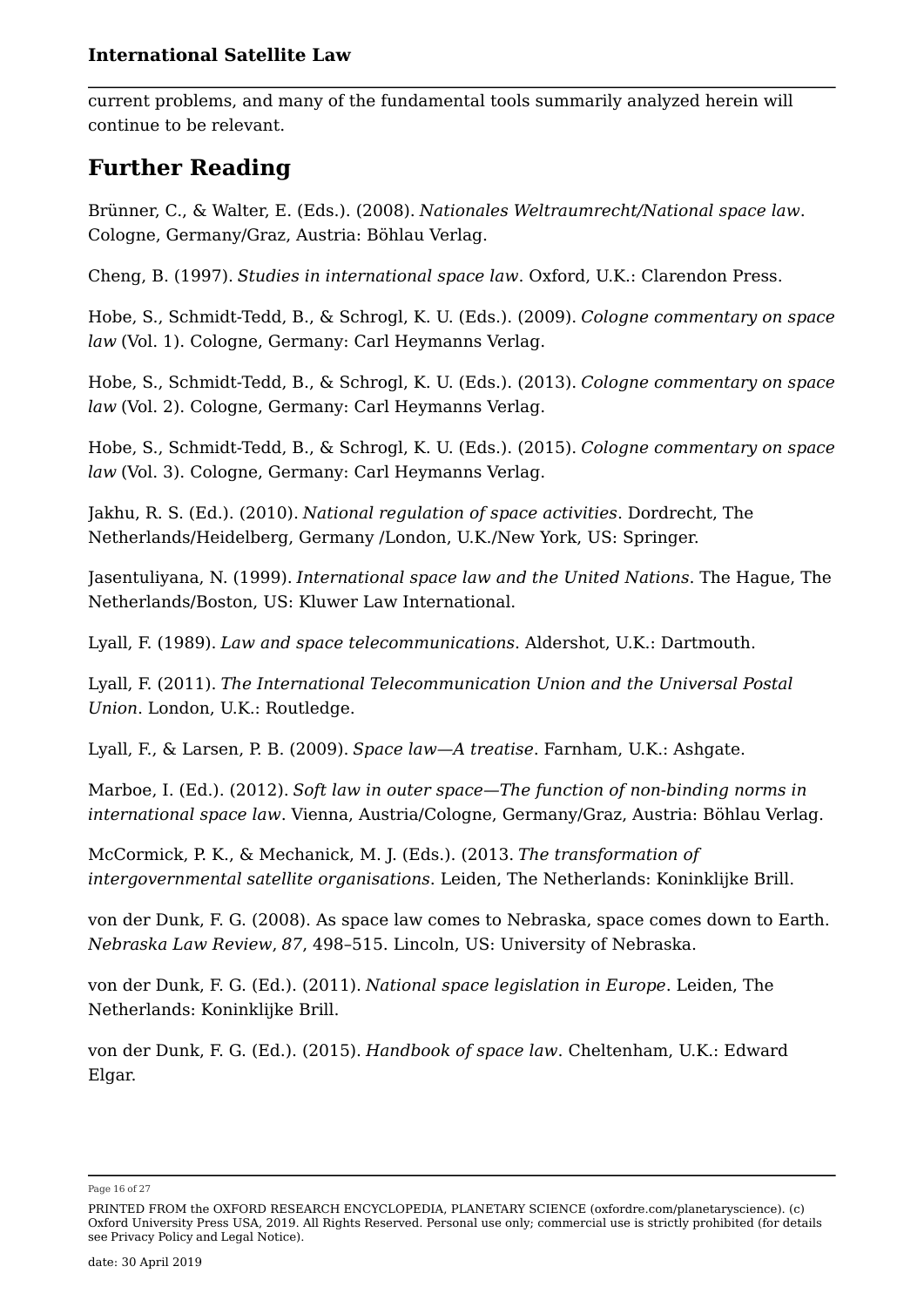### **References**

Bhala, R., & Kennedy, K. (1998). *World trade law: The GATT-WTO system, regional arrangements, and U.S. law*. Charlottesville, US: Lexis Law Publishers.

Bond, R. (1997). Database law and the information society. *Telecommunications & Space Journal*, *4*, 183–184. Paris, France: SERDI.

Brünner, C., & Walter, E. (Eds.). (2008). Nationales Weltraumrecht/National *s*pace *l*aw. Paris, France: European Centre for Space Law.

Cheng, B. (1997). *Studies in international space law*. Oxford, U.K.: Clarendon Press.

Gerhard, M. (2009). Article VI. In S. Hobe, B. Schmidt-Tedd, & K. U. Schrogl (Eds.), *Cologne commentary on space law* (Vol. I, pp. 103–125). Paris, France: European Centre for Space Law.

Guzman, A. T., & Pauweleyn, J. H. B. (2009). *International trade law*. London, U.K.: Wolters Kluwer.

Ito, A. (2011). *Legal aspects of satellite remote sensing*. Leiden, The Netherlands: Martinus Nijhoff.

Jakhu, R. S. (Ed.). (2010). *National regulation of space activities*. Dordrecht, The Netherlands/Heidelberg, Germany /London, U.K./New York, US: Springer.

Jankowitsch, P. (2015). The background and history of space law. In F. G. von der Dunk (Ed.), *Handbook of space law* (pp. 10ff.). Cheltenham, U.K.: Edward Elgar.

Jasentuliyana, N. (1999). *International space law and the United Nations* (pp. 1–32). The Hague, Netherlands/Boston, US: Kluwer Law International.

Kerrest de Rozavel, A., & Smith, L. J. (2009). Article VII. In S. Hobe, B. Schmidt-Tedd, & K. U. Schrogl (Eds.), *Cologne commentary on space law* (Vol. I, pp. 126–145). Cologne, Germany: Carl Heymanns Verlag.

Kerrest de Rozavel, A., & von der Dunk, F. G. (2011). Liability and insurance in the context of national authorization. In F. G. von der Dunk (Ed.), *National space legislation in Europe* (pp. 125–161). Leiden, The Netherlands: Koninklijke Brill.

Krajewski, M. (2012). General agreement on trade in services (1994). In R. Wolfrum (Ed.), *The Max Planck encyclopedia of public international law* (Vol. IV, pp. 323–334). Oxford, U.K.: Oxford University Press.

Lachs, M. (2010). *The law of outer space* (reprint, pp. 11–25). Leiden, The Netherlands: Martinus Nijhoff Publishers.

Lyall, F. (1989). *Law and space telecommunications* (pp. 74–208). Aldershot, U.K.: Dartmouth.

Page 17 of 27

PRINTED FROM the OXFORD RESEARCH ENCYCLOPEDIA, PLANETARY SCIENCE (oxfordre.com/planetaryscience). (c) Oxford University Press USA, 2019. All Rights Reserved. Personal use only; commercial use is strictly prohibited (for details see Privacy Policy and Legal Notice).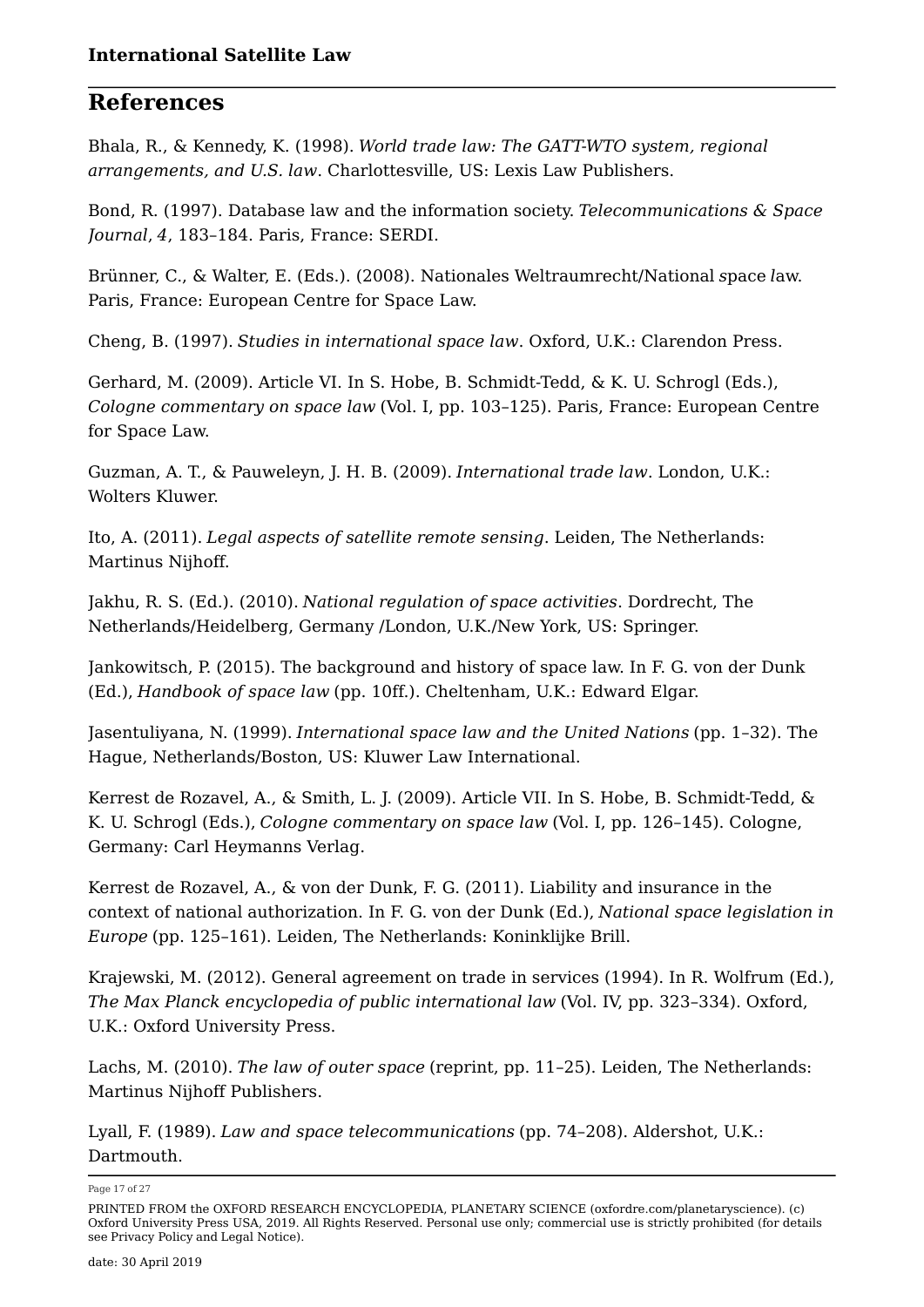Lyall, F. (2011). *The International Telecommunication Union and the Universal Postal Union*. London, U.K.: Routledge.

Lyall, F., & Larsen, P. B. (2009). *Space law: A treatise* (pp. 309–310). Farnham, U.K.: Ashgate.

Malanczuk, P. (1994). Space law as a branch of international law. *Netherlands yearbook of international law*, *25*, 143–180. The Hague, The Netherlands: T.M.C. Asser Institute.

Marboe, I. (Ed.). (2012). *Soft law in outer space: The function of non-binding norms in international space law*. Vienna, Austria/Cologne, Germany/Graz, Austria: Böhlau Verlag.

Marboe, I. (2015). National space law. In F. G. von der Dunk (Ed.), *Handbook of space law*. Cheltenham, U.K.: Edward Elgar.

Marboe, I., & Hafner, F. (2011). Brief overview over national authorization mechanisms in implementation of the UN international space treaties. In F. G. von der Dunk (Ed.), *National space legislation in Europe* (pp. 29–71). Leiden, The Netherlands: Koninklijke Brill.

Matte, N. M. (2000). Space law. In R. Bernhardt (Ed.), *Encyclopedia of public international law* (Vol. 4, pp. 552–557). Oxford, U.K.: Oxford University Press.

McCormick, P. K. (2013a). Neo-liberalism: A contextual framework for assessing the privatisation of intergovernmental satellite organisations. In P. K. McCormick & M. J. Mechanick (Eds.), *The transformation of intergovernmental satellite organisations* (pp. 1– 34). Leiden, The Netherlands: Koninklijke Brill.

McCormick, P. K. (2013b). Intelsat: Pre- and post-private equity ownership. In P. K. McCormick & M. J. Mechanick (Eds.), *The transformation of intergovernmental satellite organisations* (pp. 81–117). Leiden, The Netherlands: Koninklijke Brill.

Purdy, R., & Leung, D. (Eds.). (2013). *Evidence from Earth observation satellites*. Leiden, The Netherlands: Koninklijke Brill.

Roisse, C. (2013). The evolution of EUTELSAT: A challenge successfully met. In P. K. McCormick & M. J. Mechanick (Eds.), *The transformation of intergovernmental satellite organisations* (pp. 119–173). Leiden, The Netherlands: Koninklijke Brill.

Sagar, D., & McCormick, P. K. (2013). Inmarsat: In the forefront of mobile satellite communications. In P. K. McCormick & M. J. Mechanick (Eds.), *The transformation of intergovernmental satellite organisations* (pp. 35–79). Leiden, The Netherlands: Koninklijke Brill.

Schaefer, M. P. (2013). Analogues between space law and law of the sea/international maritime law: Can space law usefully borrow or adapt rules from these other areas of

Page 18 of 27

PRINTED FROM the OXFORD RESEARCH ENCYCLOPEDIA, PLANETARY SCIENCE (oxfordre.com/planetaryscience). (c) Oxford University Press USA, 2019. All Rights Reserved. Personal use only; commercial use is strictly prohibited (for details see Privacy Policy and Legal Notice).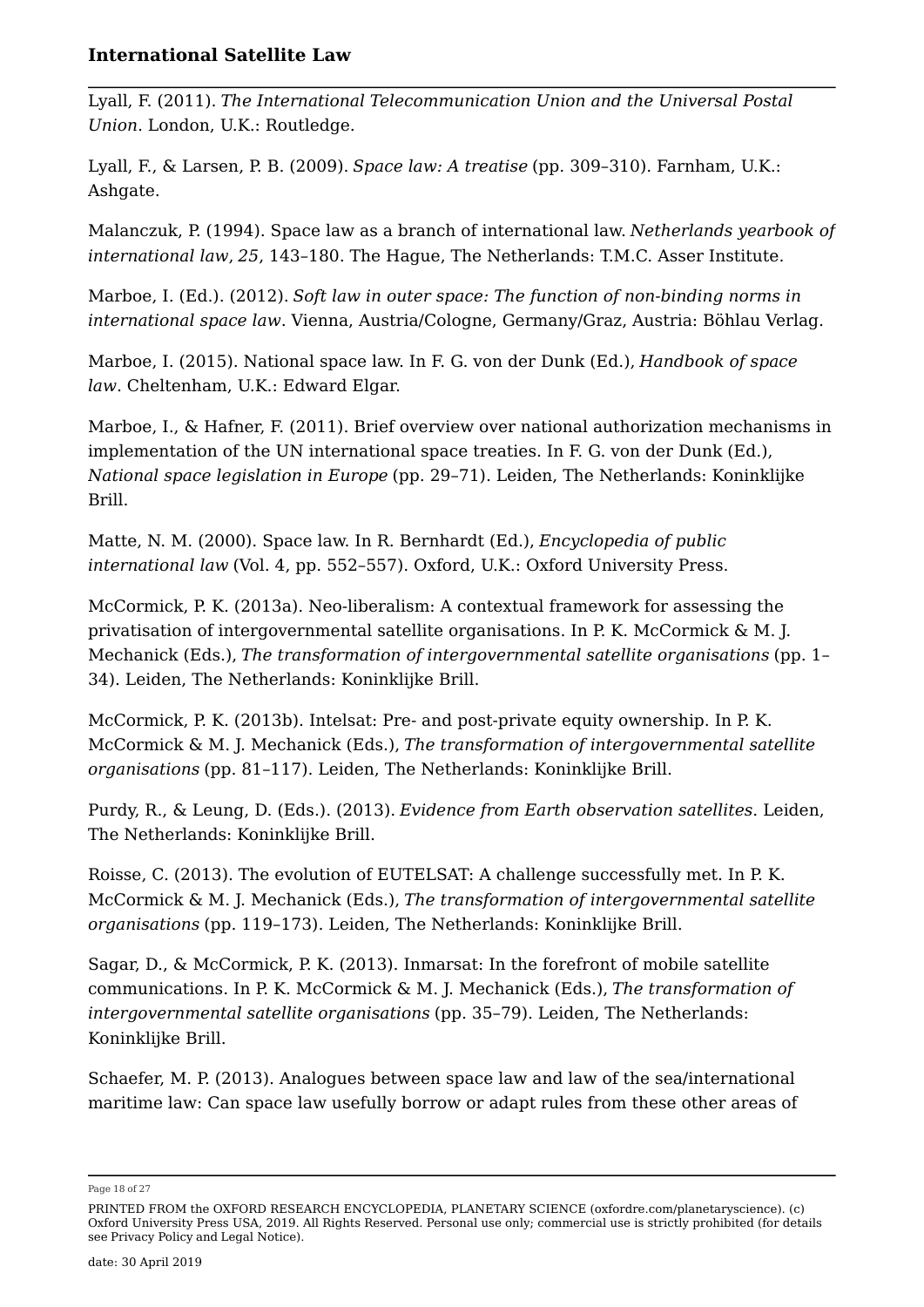public international law? In *2012 Proceedings of the International Institute of Space Law* (pp. 316–330). The Hague, The Netherlands: Eleven international publishing.

Smith, L. J. (2015). Legal aspects of satellite navigation. In F. G. von der Dunk (Ed.), *Handbook of space law* (pp. 554–617). Cheltenham, U.K.: Edward Elgar.

Tronchetti, F. (2009). *The exploitation of natural resources of the moon and other celestial bodies* (pp. 38–61, 118–123). Leiden, The Netherlands: Koninklijke Brill.

Tronchetti, F. (2015). Legal aspects of space resource utilization. In F. G. von der Dunk (Ed.), *Handbook of space law* (pp. 782–788). Cheltenham, U.K.: Edward Elgar.

Viikari, L. (2008). *The environmental element in space law*. Leiden, The Netherlands: Koninklijke Brill.

Viikari, L. (2015). Environmental aspects of space activities. In F. G. von der Dunk (Ed.), Handbook of space law (pp. 717–768). Cheltenham, U.K.: Edward Elgar.

von der Dunk, F. G. (1998). *Private enterprise and public interest in the European "spacescape."* Leiden, The Netherlands: International Institute of Air and Space Law.

von der Dunk, F. G. (2004). Liability for global navigation satellite services: A comparative analysis of GPS and Galileo. *Journal of Space Law*, *30*, 129–167. Oxford, US: University of Mississippi.

von der Dunk, F. G. (2007). Target practicing in a global commons: The Chinese ASAT test and outer space law. *Korean Journal of Air and Space Law*, *10*, 181–199. Seoul, South Korea: Korean Association of Air and Space Law.

von der Dunk, F. G. (2008). As space law comes to Nebraska, space comes down to Earth. *Nebraska Law Review*, *87*, 498–515. Lincoln, US: University of Nebraska.

von der Dunk, F. G. (2013). Outer space law principles and privacy. In R. Purdy & D. Leung (Eds.), *Evidence from Earth observation satellites* (pp. 243–258). Leiden, The Netherlands: Koninklijke Brill.

von der Dunk, F. G. (2015). *Handbook of space law*. Cheltenham, U.K.: Edward Elgar.

von der Dunk, F. G. (2015). International space law. In F. G. von der Dunk (Ed.), *Handbook of space law* (pp. xxvi, 29). Cheltenham, U.K.: Edward Elgar.

### **Notes:**

(1.) Merriam-Webster, subentry 2(b).

(2.) An interesting hybrid example of public and private international law concerns UNIDROIT, an inter*governmental* organization for the unification or harmonization of national *private* laws, normally taking relevant initiatives wherever the need is felt therefore by a specific international community of private entities. In the context of outer

Page 19 of 27

PRINTED FROM the OXFORD RESEARCH ENCYCLOPEDIA, PLANETARY SCIENCE (oxfordre.com/planetaryscience). (c) Oxford University Press USA, 2019. All Rights Reserved. Personal use only; commercial use is strictly prohibited (for details see Privacy Policy and Legal Notice).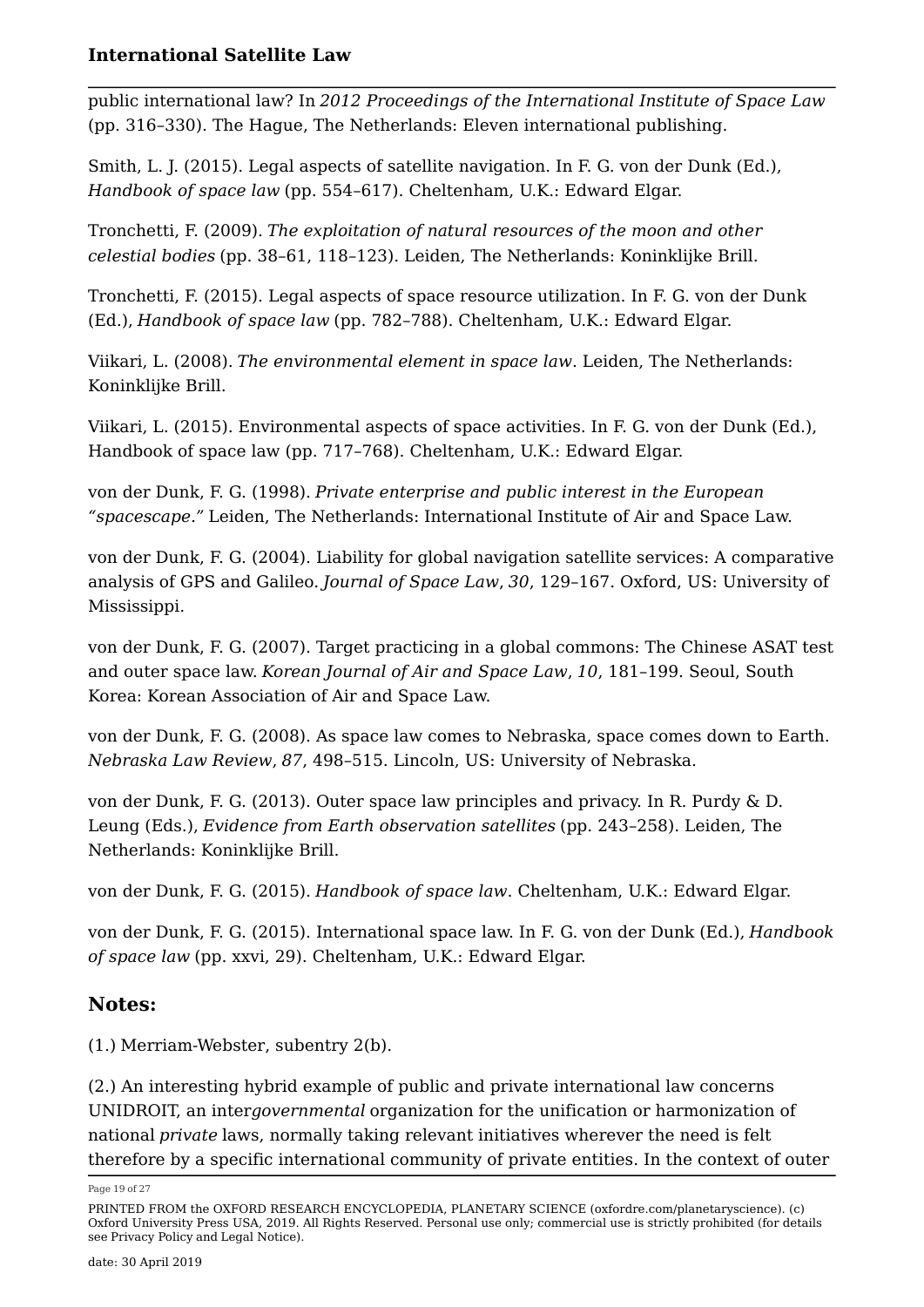space, most notably UNIDROIT has developed a Protocol to the Convention on International Interests in Mobile Equipment on Matters Specific to Space Assets, Berlin, done March 9, 2012, not yet entered into force; UNIDROIT Doc., DCME-SP–Doc. 43. This Protocol intended to harmonize and thereby enhance the possibilities to obtain assetbased financing in the space sector.

(3.) Notably, this concerned the question of the peaceful use of outer space, UNGA Res. 1348 (XIII), of December 13, 1958; resolutions adopted on the reports of the First Committee, General Assembly—Thirteenth Session, at 5; international co-operation in the peaceful uses of outer space, UNGA Res. 1472 (XIV) A, of December 12, 1959; resolutions adopted on the reports of the First Committee, General Assembly—Fourteenth Session, at 5; UNGA Res. 1721(XVI) B, of December 20, 1961; General Assembly—Sixteenth Session, Resolutions adopted on reports of the First Committee, at 6; and the Declaration of Legal Principles Governing the Activities of States in the Exploration and Use of Outer Space, UNGA Res. 1962(XVIII), of December 13, 1963; UN Doc. A/AC.105/572/Rev.1, at 37.

(4.) Treaty on Principles Governing the Activities of States in the Exploration and Use of Outer Space, including the Moon and Other Celestial Bodies (hereafter Outer Space Treaty), London/Moscow/Washington, done January 27, 1967, entered into force October 10, 1967; 610 UNTS 205; TIAS 6347; 18 UST 2410; UKTS 1968 No. 10; Cmnd. 3198; ATS 1967 No. 24; 6 ILM 386 (1967). Agreement on the Rescue of Astronauts, the Return of Astronauts and the Return of Objects Launched into Outer Space, London/Moscow/ Washington, done April 22, 1968, entered into force December 3, 1968; 672 UNTS 119; TIAS 6599; 19 UST 7570; UKTS 1969 No. 56; Cmnd. 3786; ATS 1986 No. 8; 7 ILM 151 (1968). Convention on International Liability for Damage Caused by Space Objects (hereafter Liability Convention), London/Moscow/Washington, done March 29, 1972, entered into force September 1, 1972; 961 UNTS 187; TIAS 7762; 24 UST 2389; UKTS 1974 No. 16; Cmnd. 5068; ATS 1975 No. 5; 10 ILM 965 (1971). Convention on Registration of Objects Launched into Outer Space (hereafter Registration Convention), New York, done January 14, 1975, entered into force September 15, 1976; 1023 UNTS 15; TIAS 8480; 28 UST 695; UKTS 1978 No. 70; Cmnd. 6256; ATS 1986 No. 5; 14 ILM 43 (1975).

(5.) Treaty Banning Nuclear Weapon Tests in the Atmosphere, in Outer Space and Under Water (hereafter Partial Test Ban Treaty), Moscow, done August 5, 1963, entered into force October 10, 1963; 480 UNTS 43; TIAS 5433; 14 UST 1313; UKTS 1964 No. 3; ATS 1963 No. 26.

(6.) Agreement Governing the Activities of States on the Moon and Other Celestial Bodies (hereafter Moon Agreement), New York, done December 18, 1979, entered into force July 11, 1984; 1363 UNTS 3; ATS 1986 No. 14; 18 ILM 1434 (1979).

(7.) One not achieving consensus was, for instance, the Principles Governing the Use by States of Artificial Earth Satellites for International Direct Television Broadcasting, UNGA Res. 37/92, of December 10, 1982; UN Doc. A/AC.105/572/Rev.1, at 39.

Page 20 of 27

PRINTED FROM the OXFORD RESEARCH ENCYCLOPEDIA, PLANETARY SCIENCE (oxfordre.com/planetaryscience). (c) Oxford University Press USA, 2019. All Rights Reserved. Personal use only; commercial use is strictly prohibited (for details see Privacy Policy and Legal Notice).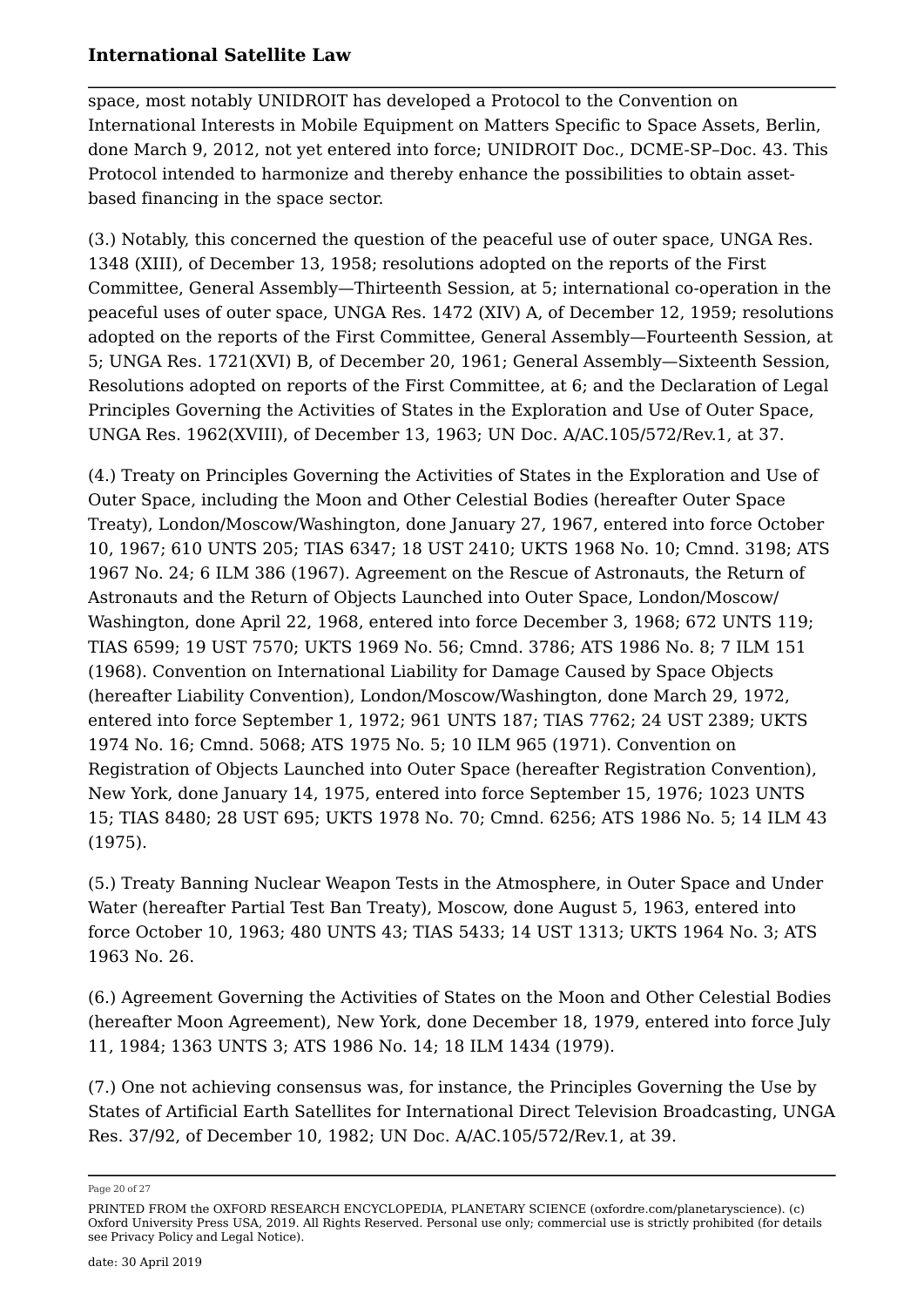(8.) Such a resolution soon to reflect customary international law was, for instance, the Principles Relating to Remote Sensing of the Earth from Outer Space, UNGA Res. 41/65, of December 3, 1986; UN Doc. A/AC.105/572/Rev.1, at 43; 25 ILM 1334 (1986).

(9.) This concerned especially the Principles Relevant to the Use of Nuclear Power Sources in Outer Space, UNGA Res. 47/68, of December 14, 1992; UN Doc. A/AC. 105/572/Rev.1, at 47.

(10.) For scientific activities, see, for instance, Article I, Outer Space Treaty, providing for the freedom of exploration and scientific investigation. For military and security-related activities, see, for instance, Article IV, Outer Space Treaty, prohibiting the stationing or orbiting of weapons of mass destruction in outer space.

(11.) See IADC Space Debris Mitigation Guidelines, IADC-02-01, of October 15, 2002; resp. IADC-02-01 Revision, September 1, 2007.

(12.) See Space Debris Mitigation Guidelines of the United Nations Committee on the Peaceful Uses of Outer Space, International cooperation in the peaceful uses of outer space, UNGA Res. 62/217, of December 22, 2007; UN Doc. A/RES/62/217.

(13.) This happened, for example, in the United States, the United Kingdom, and France.

(14.) See Articles I–III, Liability Convention.

(15.) See Article II, Registration Convention.

(16.) See also Article IV, Liability Convention.

(17.) Compare Article I(c)(ii), Liability Convention.

(18.) States are almost by definition the entities creating international treaty law obligations by drafting, signing, and ratifying particular treaties, and in a more circumspect and complex manner, also by creating customary international law by means of their behavior in certain circumstances being considered to constitute evidence of a sense of legal obligation. Compare Article 38(1)(a) & (b), Statute of the International Court of Justice, San Francisco, done June 26, 1945, entered into force October 24, 1945; 156 UNTS 77; USTS 993; 59 Stat. 1031; UKTS 1946 No. 67; ATS 1945 No. 1; as providing the authoritative list of sources of (public) international law.

(19.) See the 1984 Commercial Space Launch Act, October 30, 1984, Public Law 98–575, 98th Congress, H.R. 3942; 98 Stat. 3055; *Space Law—Basic Legal Documents*, E.III.3; following various amendments codified as 51 U.S.C. Chapter 509.

(20.) See Communications Act, June 19, 1934; 47 U.S.C. 151 (1988); 48 Stat. 1064; per Communications Satellite Facilities, *First Report and Order*, 22 FCC 2d 86 (1970), Appendix C, p. 1, declared applicable to *satellite* communication operators as well. The Communications Act is now codified as 47 U.S.C. Chapter 5.

Page 21 of 27

PRINTED FROM the OXFORD RESEARCH ENCYCLOPEDIA, PLANETARY SCIENCE (oxfordre.com/planetaryscience). (c) Oxford University Press USA, 2019. All Rights Reserved. Personal use only; commercial use is strictly prohibited (for details see Privacy Policy and Legal Notice).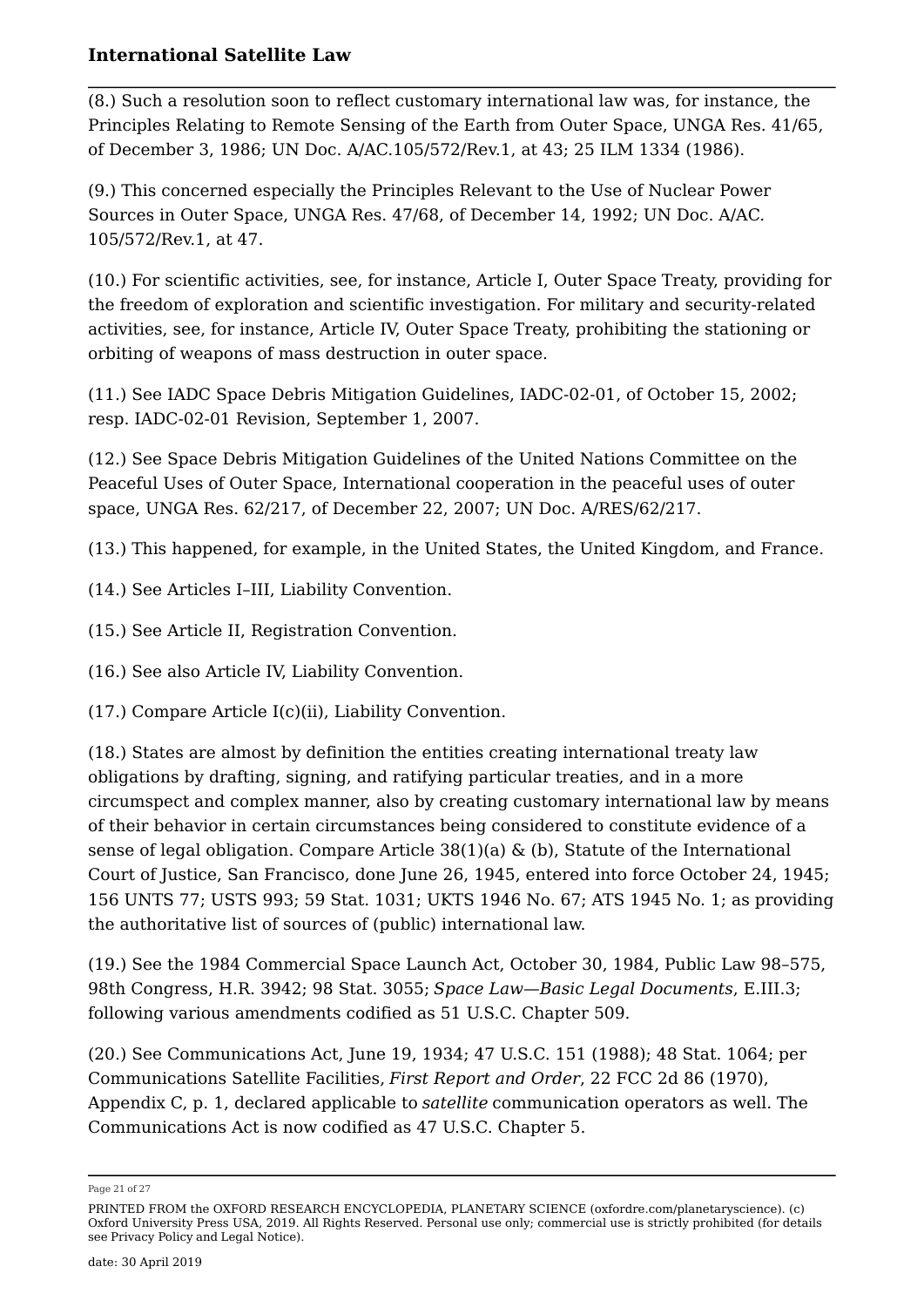(21.) See Land Remote Sensing Policy Act, October 28, 1992, Public Law 102–555, 102nd Congress, H.R. 6133; 15 U.S.C. 5601; 106 Stat. 4163; now codified as 51 U.S.C. Chapter 601.

(22.) See Title IV, U.S. Commercial Space Launch Competitiveness Act; Public Law 114– 190, 114th Congress, November 25, 2015; now codified as 51 U.S.C. Chapter 513.

(23.) Notably, this concerns the Commercial Space Act, January 27, 1998, Public Law 105–303, 105th Congress, H.R. 1702; 51 U.S.C. 50101; 112 Stat. 2843 (1998); now codified as 51 U.S.C. Chapters 501 & 503.

(24.) Notably, this concerns the Arms Export Control Act of 1976; 22 U.S.C. 2751; giving rise to the International Traffic in Arms Regulations (ITARs); and the Export Administration Act of 1979; Public Law 96–72, 96th Congress; 50 U.S.C. 2401; 93 Stat. 503.

(25.) Austrian Federal Law on the Authorization of Space Activities and the Establishment of a National Space Registry (*Bundesgesetz über die Genehmigung von Weltraumaktivitäten und die Einrichtung eines Weltraumregisters [Weltraumgesetz]*), as adopted by Parliament on December 6, 2011; *Federal Law Gazette*, December 27, 2011; 61 *Zeitschrift für Luft- und Weltraumrecht* (2012), 37–42, 56–61.

(26.) Law on the Activities of Launching, Flight Operations or Guidance of Space Objects, September 17, 2005, adopted June 28, 2005; *Nationales Weltraumrecht/National Space Law* (2008), at 183.

(27.) Law on activities in outer space (*Lov om aktiviteter i det ydre rum*), passed by Parliament with the third treatment, May 3, 2016; *Parliament Gazette*, 2015–17, No. L 128.

(28.) Law on Space Operations (*Loi relative aux opérations spatiales*); *Loi no. 2008–518 du 3 juin 2008*; unofficial English version, *Journal of Space Law* (2008), *34*, 453.

(29.) Law of the Republic of Indonesia on Space Activities, No. 21, of August 6, 2013; *State Gazette of the Republic of Indonesia* (2013), No. 133.

(30.) Law of the Republic of Kazakhstan on Space Activities, of January 6, 2012, 2012 No. 528-IV.

(31.) Law Incorporating Rules Concerning Space Activities and the Establishment of a Registry of Space Objects, January 24, 2007; 80 *Staatsblad* (2007), at 1; *Nationales Weltraumrecht/National Space Law* (2008), at 201.

(32.) Law of the Russian Federation on Space Activities, No. 5663–1, August 20, 1993, effective October 6, 1993; *National Space Legislation of the World*, Vol. I (2001), at 101.

Page 22 of 27

PRINTED FROM the OXFORD RESEARCH ENCYCLOPEDIA, PLANETARY SCIENCE (oxfordre.com/planetaryscience). (c) Oxford University Press USA, 2019. All Rights Reserved. Personal use only; commercial use is strictly prohibited (for details see Privacy Policy and Legal Notice).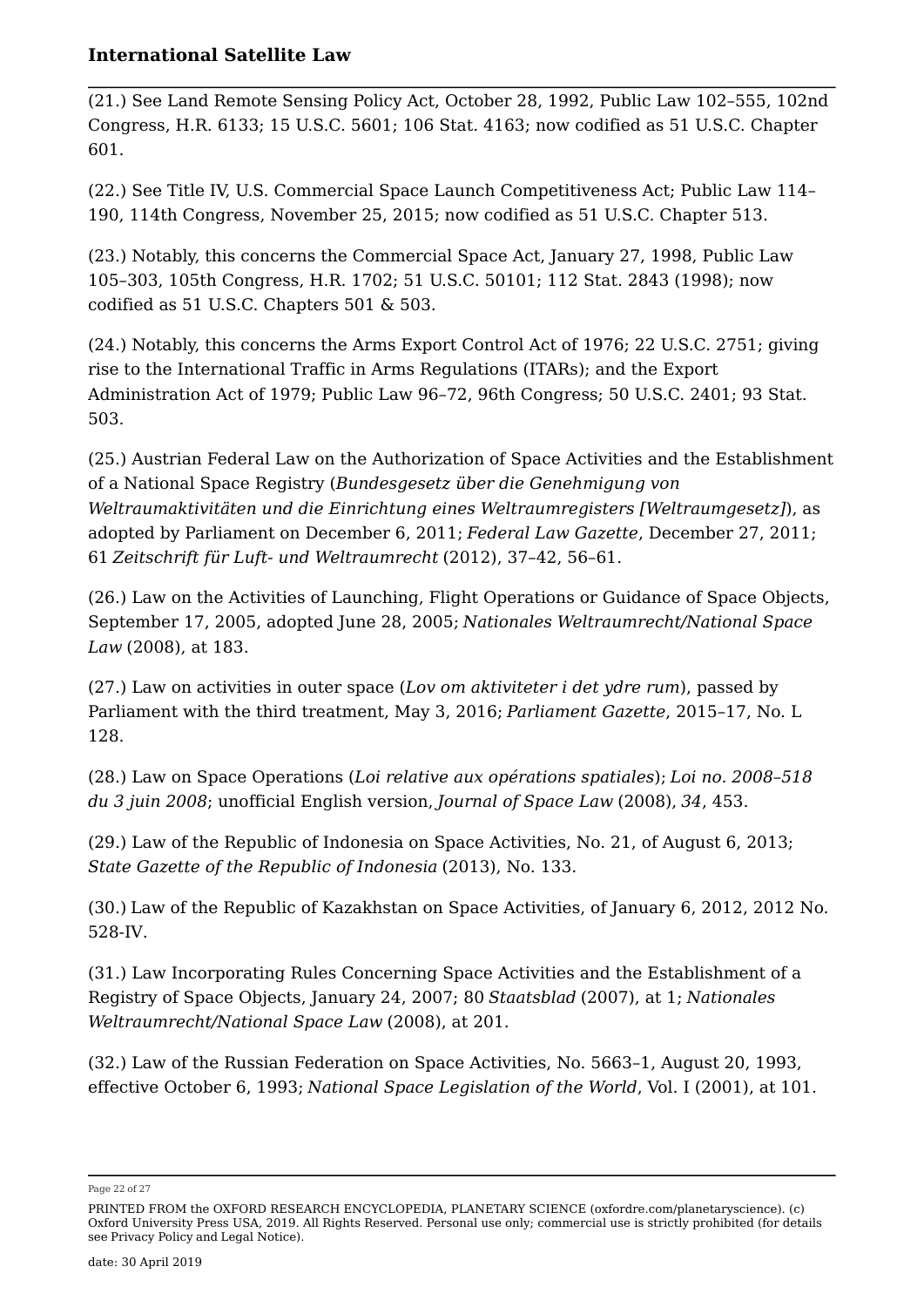(33.) Space Affairs Act, September 6, 1993, assented to on June 23, 1993, No. 84 of 1993; Statutes of the Republic of South Africa—Trade and Industry, Issue No. 27, 21–44; *National Space Legislation of the World*, Vol. I (2001), at 413.

(34.) Space Development Promotion Act, Law No. 7538, of May 31, 2005, entered into force December 1, 2005; unofficial translation, *Journal of Space Law* (2007), *33*, 175.

(35.) Act on Space Activities, 1982: 963, November 18, 1982; *National Space Legislation of the World*, Vol. I (2001), at 398; *Space Law—Basic Legal Documents*, E.II.1; 36 *Zeitschrift für Luft- und Weltraumrecht* (1987), 11.

(36.) Law of the Ukraine on Space Activities, No. 502/96-VR, November 15, 1996; *National Space Legislation of the World*, Vol. I (2001), at 36.

(37.) Outer Space Act, July 18, 1986, Chapter 38; *National Space Legislation of the World*, Vol. I (2001), at 293; *Space Law—Basic Legal Documents*, E.I; 36 *Zeitschrift für Luft- und Weltraumrecht* (1987), 12.

(38.) An act about space activities, and for related purposes, No. 123 of 1998, assented to December 21, 1998; *National Space Legislation of the World*, Vol. I (2001), at 197.

(39.) Administrative Edict No. 27, June 20, 2001; *National Space Legislation of the World*, Vol. II (2002), at 377.

(40.) Act on launching objects from Norwegian territory into outer space, No. 38, June 13, 1969; *National Space Legislation of the World*, Vol. I (2001), at 286.

(41.) Remote Sensing Space Systems Act, assented to November 25, 2005; S.C. 2005, c. 45.

(42.) Act Protecting Against the Endangerment of German Security Through the Proliferation of High Resolution Aerial Imagery of the Earth (*Satellitendatensicherheitsgesetz*), November 23, 2007, effective December 1, 2007; *Federal Gazette* (*BGBl*.) Year 2007 Part I, No. 58, of November 28, 2007.

(43.) Law on the exploration and utilization of space resources (*Loi du 20 juillet 2017 sur l'exploration et l'utilisation des ressources de l'espace*); of July 20, 2017, published July 28, 2017.

(44.) Note that pursuant to registration, the flag states of ships and aircraft can apply national legislation on board those vehicles on a quasi-territorial basis; as said, pursuant to Article VIII, Outer Space Treaty, and the Registration Convention, that also applies to space objects so registered.

(45.) It requires restoring the injured party "to the condition which would have existed if the damage had not occurred."

Page 23 of 27

PRINTED FROM the OXFORD RESEARCH ENCYCLOPEDIA, PLANETARY SCIENCE (oxfordre.com/planetaryscience). (c) Oxford University Press USA, 2019. All Rights Reserved. Personal use only; commercial use is strictly prohibited (for details see Privacy Policy and Legal Notice).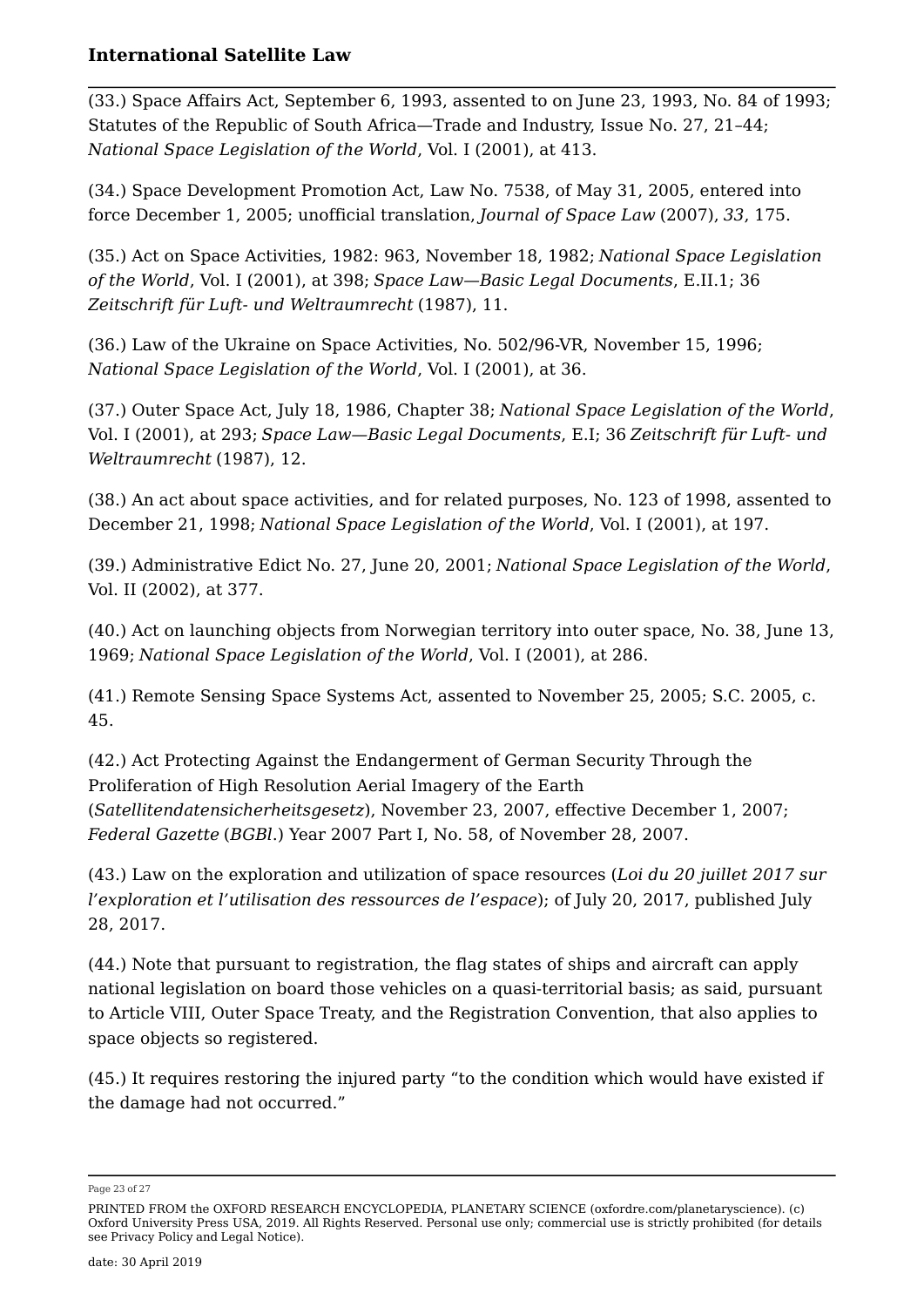(46.) In its present iteration, the ITU, its operation and the regime developed under its *aegis* are essentially based on the Constitution of the International Telecommunication Union (hereafter ITU Constitution), Geneva, done December 22, 1992, entered into force July 1, 1994; 1825 UNTS 1; UKTS 1996 No. 24; Cm. 2539; ATS 1994 No. 28; Final Acts of the Additional Plenipotentiary Conference, Geneva, 1992 (1993), at 1; the Convention of the International Telecommunication Union, Geneva, done December 22, 1992, entered into force July 1, 1994; 1825 UNTS 1; UKTS 1996 No. 24; Cm. 2539; ATS 1994 No. 28; Final Acts of the Additional Plenipotentiary Conference, Geneva, 1992 (1993), at 71; and the Radio Regulations Articles, Edition of 2012 (hereafter 2012 Radio Regulations). See also Lyall (2011, pp. 127–212) and von der Dunk (2015, pp. 458–493).

(47.) See Article 1(2), ITU Constitution.

(48.) See Articles 34(2), 38(3) & (4), 44(1) & (2), 45, 46, 48, ITU Constitution.

(49.) See Article 44(2), ITU Constitution.

(50.) Article 1(2.a), ITU Constitution; emphasis added.

(51.) Article 1(2.b). ITU Constitution; emphasis added.

(52.) See Article 1, Section III, 2012 Radio Regulations.

(53.) INTELSAT was established as an intergovernmental organization by way of the Agreement Relating to the International Telecommunications Satellite Organization (INTELSAT) (hereafter INTELSAT Agreement), Washington, done August 20, 1971, entered into force February 12, 1973; 1220 UNTS 21; TIAS 7532; 23 UST 3813; UKTS 1973 No. 80; Cmnd. 4799; ATS 1973 No. 6; 10 ILM 909 (1971); and the Operating Agreement Relating to the International Telecommunications Satellite Organization (INTELSAT) (hereafter INTELSAT Operating Agreement), Washington, done August 20, 1971, entered into force February 12, 1973; 1220 UNTS 149; TIAS 7532; 23 UST 4091; UKTS 1973 No. 80; Cmnd. 4799; ATS 1973 No. 6; 10 ILM 946 (1971). See further von der Dunk (2015, pp. 283–287); Lyall (1989, pp. 74–208).

(54.) INMARSAT was established as an intergovernmental organization by way of the Convention on the International Maritime Satellite Organization (INMARSAT) (hereafter INMARSAT Convention), London, done September 3, 1976, entered into force July 16, 1979; 1143 UNTS 105; TIAS 9605; 31 UST 1; UKTS 1979 No. 94; Cmnd. 6822; ATS 1979 No. 10; 15 ILM 1052 (1976); and the Operating Agreement on the International Maritime Satellite Organization (INMARSAT) (hereafter INMARSAT Operating Agreement), London, done September 3, 1976, entered into force July 16, 1979; 1143 UNTS 213; TIAS 9605; 31 UST 1; UKTS 1979 No. 94; Cmnd. 6822; ATS 1979 No. 10; 15 ILM 233, 1075 (1976). See further von der Dunk (2015, pp. 290–293); Lyall (1989, pp. 209–243).

(55.) EUTELSAT was established as an intergovernmental organization by way of the Convention Establishing the European Telecommunications Satellite Organization (EUTELSAT) (hereafter EUTELSAT Convention), Paris, done July 15, 1982, entered into

Page 24 of 27

PRINTED FROM the OXFORD RESEARCH ENCYCLOPEDIA, PLANETARY SCIENCE (oxfordre.com/planetaryscience). (c) Oxford University Press USA, 2019. All Rights Reserved. Personal use only; commercial use is strictly prohibited (for details see Privacy Policy and Legal Notice).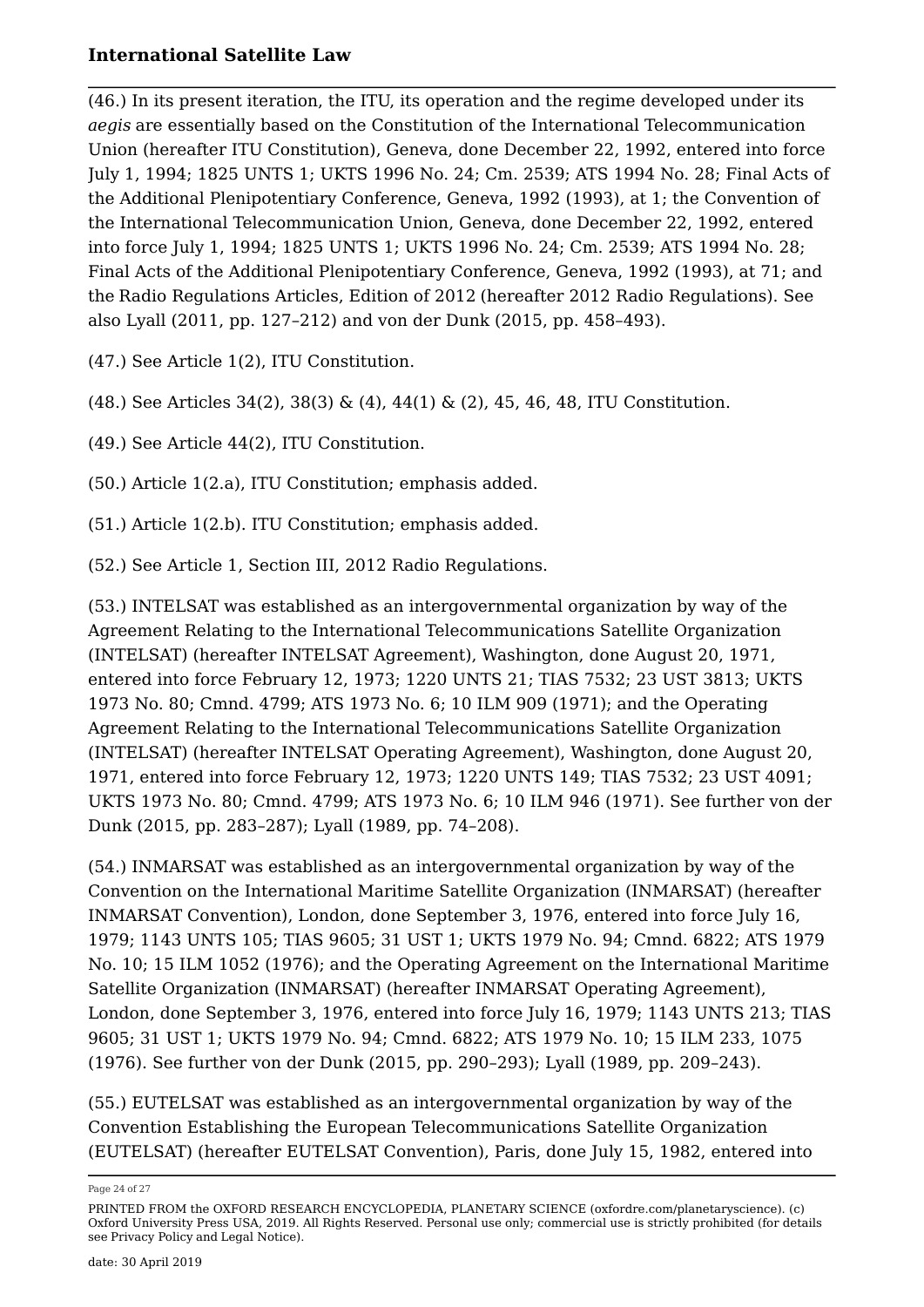force September 1, 1985; UKTS 1990 No. 15; Cm. 956; Cmnd. 9069; *Space Law—Basic Legal Documents*, C.II.1; and the Operating Agreement Relating to the European Telecommunications Satellite Organization (EUTELSAT) (hereafter EUTELSAT Operating Agreement), Paris, done July 15, 1982, entered into force September 1, 1985; UKTS 1990 No. 15; Cm. 956; Cmnd. 9154; *Space Law—Basic Legal Documents*, C.II.2. See further von der Dunk (2015, pp. 295–296); Lyall (1989, pp. 264–295).

(56.) See in detail on INTELSAT, McCormick (2013b); von der Dunk (2015, pp. 287–290); on INMARSAT, see Sagar and McCormick (2013); von der Dunk (2015, pp. 293–295); on EUTELSAT, see Roisse (2013); von der Dunk (2015, pp. 297–301).

(57.) General Agreement on Tariffs and Trade, Geneva, done October 30, 1947, entered into force January 1, 1948; 55 UNTS 194; TIAS 1700; ATS 1948 No. 23.

(58.) General Agreement on Trade in Services (hereafter GATS), Marrakesh, done April 15, 1994, entered into force January 1, 1995; 1869 UNTS 183; UKTS 1996 No. 58; Cm. 3276; ATS 1995 No. 8. See Bhala and Kennedy (1998, pp. 1242–1270); Krajewski (2012).

(59.) Agreement Establishing the World Trade Organization (hereafter WTO Agreement), Marrakesh, done April 15, 1994, entered into force January 1, 1995; 1867 UNTS 154; UKTS 1996 No. 57; ATS 1995 No. 8; 33 ILM 1125, 1144 (1994).

(60.) See Article II(2), WTO Agreement.

(61.) See Article II(3), WTO Agreement. Further, see Bhala and Kennedy (1998, pp. 60– 78); Guzman and Pauweleyn (2009, pp. 287–314).

(62.) See Article II(1), GATS.

(63.) See Article XVII (1), GATS. Further, see Bhala and Kennedy (1998, pp. 90–105); Guzman and Pauweleyn (2009, pp. 225–285).

(64.) See Article II(1), resp. (2), GATS. Further, see von der Dunk (2015, pp. 832–835).

(65.) See GATS Annex on Telecommunications. Further, see Bhala and Kennedy (1998, pp. 1292–1294).

(66.) Fourth Protocol to the General Agreement on Trade and Services of April 15, 1994, Geneva, done April 15,1997, entered into force February 5, 1998; WTO Doc. S/L/20 of April 30, 1996 (96-1750); 2061 UNTS 209; ATS 1998 No. 9; 33 ILM 1167 (1994); 36 ILM 354 (1997). Further, see Bhala and Kennedy (1998, pp. 1296–1300).

(67.) See highlights of the basic telecommunication commitments and exemptions; "Subsector by subsector commitments."

(68.) Note that Principle IV calls for "respect for the principle of full and permanent sovereignty of all States and peoples over their own wealth and natural resources";

Page 25 of 27

PRINTED FROM the OXFORD RESEARCH ENCYCLOPEDIA, PLANETARY SCIENCE (oxfordre.com/planetaryscience). (c) Oxford University Press USA, 2019. All Rights Reserved. Personal use only; commercial use is strictly prohibited (for details see Privacy Policy and Legal Notice).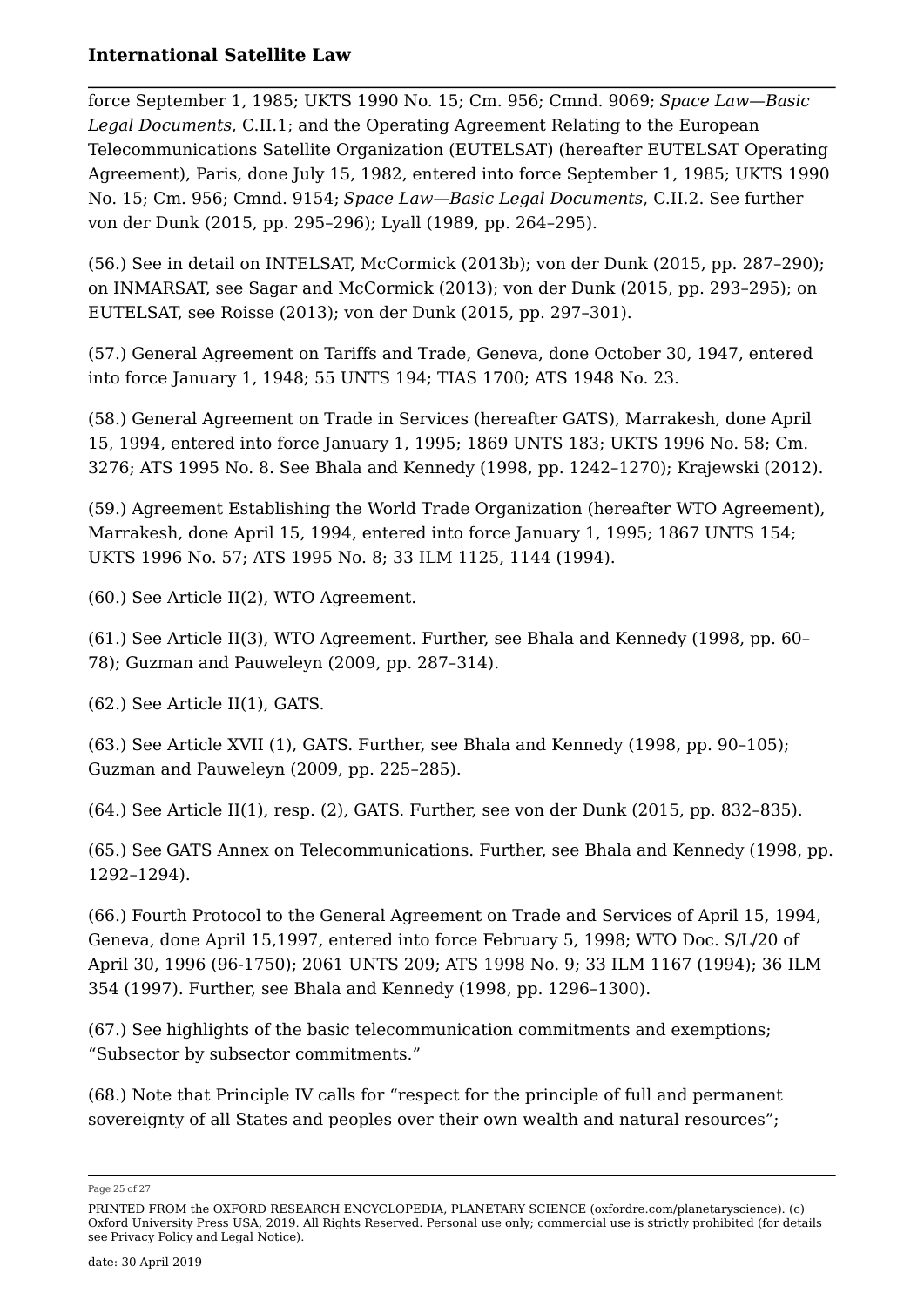Principles Relating to Remote Sensing of the Earth from Outer Space, UNGA Res. 41/65, of December 3, 1986; UN Doc. A/AC.105/572/Rev.1, at 43; 25 ILM 1334 (1986).

(69.) Principle XII, Principles Relating to Remote Sensing of the Earth from Outer Space, UNGA Res. 41/65, of December 3, 1986; UN Doc. A/AC.105/572/Rev.1, at 43; 25 ILM 1334 (1986).

(70.) Directive of the European Parliament and of the Council on the legal protection of databases, 96/9/EC (hereafter Database Protection Directive), of March 11, 1996; OJ L 77/20 (1996). See further Bond (1997).

(71.) Compare Articles 1, 3, 5, 7–11, Database Protection Directive.

(72.) Remote Sensing Space Systems Act, assented to November 25, 2005; S.C. 2005, c. 45.

(73.) Act Protecting Against the Endangerment of German Security Through the Proliferation of High Resolution Aerial Imagery of the Earth (*Satellitendatensicherheitsgesetz*), November 23, 2007, effective December 1, 2007; *Federal Gazette* (*BGBl*.) Year 2007 Part I No. 58, of 28 November 2007.

(74.) See 51 U.S.C. § 60122(b)(1), (6).

(75.) See Articles 23, 24, Law on Space Operations (*Loi relative aux opérations spatiales*); *Loi no. 2008–518 du 3 juin 2008*; unofficial English version, *Journal of Space Law* (2008), *34*, 453.

(76.) Regulation of the European Parliament and of the Council on the protection of natural persons with regard to the processing of personal data and on the free movement of such data, and repealing Directive 95/46/EC (hereafter General Data Protection Regulation), No. 2016/679/EU, of April 27, 2016; OJ L 119/1 (2016).

(77.) It should be noted here that the original aim to have a concessionaire run the system has so far not materialized, meaning the system for the time being will be operated and the services provided by the European GNSS Agency, as a Commission Agency a public agency rather than a private concessionaire. Nevertheless, the hope with the European Commission and the EU member states remains for such a concession in the future to become attractive enough for a private consortium.

(78.) Notably, this concerns the Council Regulation setting up the Galileo Joint Undertaking, No. 876/2002/EC, of May 21, 2002; OJ L 138/1 (2002); the Regulation of the European Parliament and of the Council on the further implementation of the European satellite navigation programs (EGNOS and Galileo), No. 683/2008/EC, of July 9, 2008; OJ L 196/1 (2008); and the Decision of the European Parliament and of the Council on the rules for access to the public regulated service provided by the global navigation satellite system established under the Galileo program, No. 1104/2011/EU, of October 25, 2011; OJ L 287/1 (2011).

Page 26 of 27

PRINTED FROM the OXFORD RESEARCH ENCYCLOPEDIA, PLANETARY SCIENCE (oxfordre.com/planetaryscience). (c) Oxford University Press USA, 2019. All Rights Reserved. Personal use only; commercial use is strictly prohibited (for details see Privacy Policy and Legal Notice).